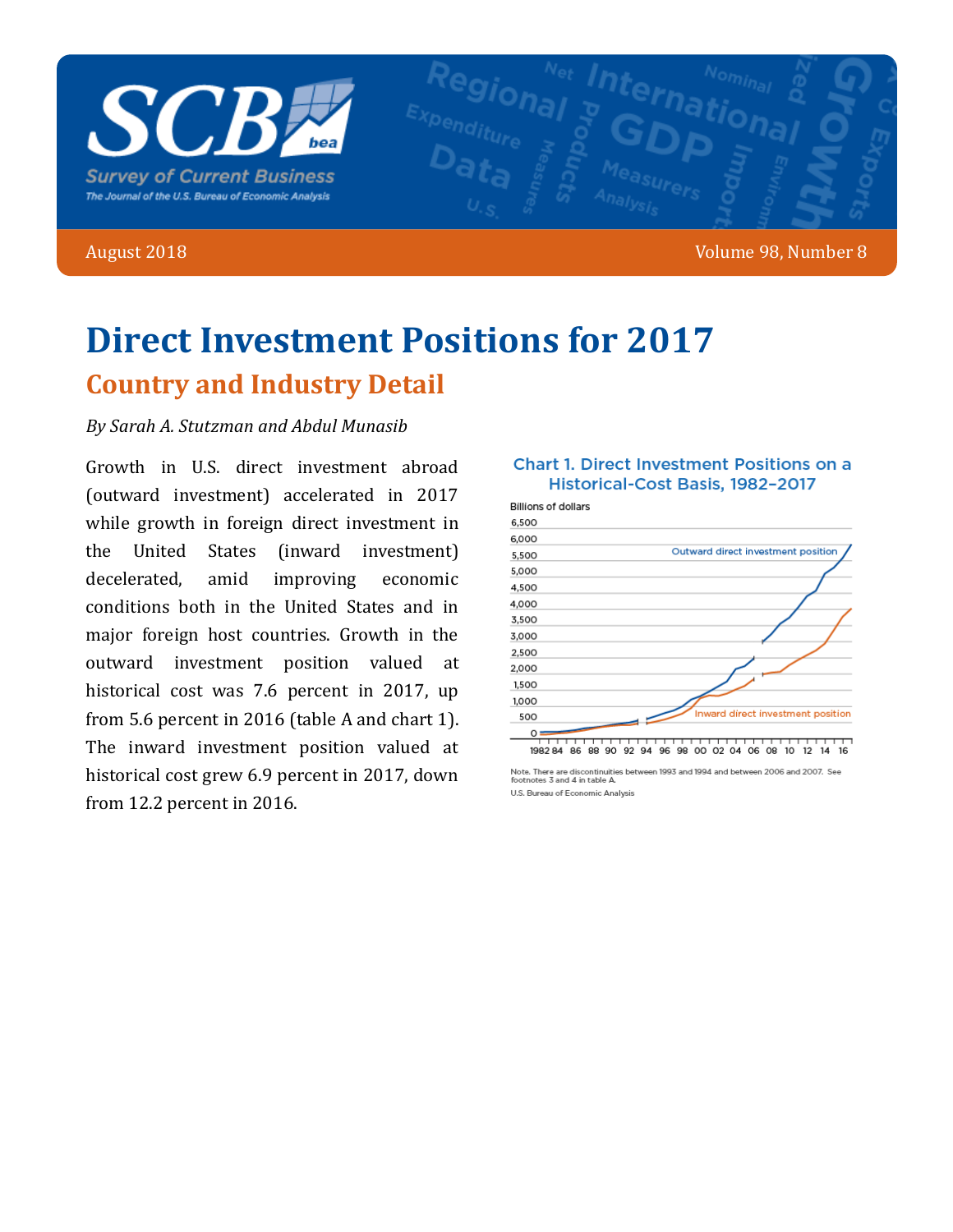| <b>Billions of dollars</b><br><b>Yearend</b> |                               |                              | Percent change from preceding year |                              |  |  |
|----------------------------------------------|-------------------------------|------------------------------|------------------------------------|------------------------------|--|--|
|                                              | Outward position <sup>1</sup> | Inward position <sup>2</sup> | Outward position <sup>1</sup>      | Inward position <sup>2</sup> |  |  |
| 1982                                         | 207.8                         | 124.7                        |                                    |                              |  |  |
| 1983                                         | 212.2                         | 137.1                        | $2.1\,$                            | 9.9                          |  |  |
| 1984                                         | 218.1                         | 164.6                        | 2.8                                | 20.1                         |  |  |
| 1985                                         | 238.4                         | 184.6                        | 9.3                                | 12.2                         |  |  |
| 1986                                         | 270.5                         | 220.4                        | 13.5                               | 19.4                         |  |  |
| 1987                                         | 326.3                         | 263.4                        | 20.6                               | 19.5                         |  |  |
| 1988                                         | 347.2                         | 314.8                        | 6.4                                | 19.5                         |  |  |
| 1989                                         | 381.8                         | 368.9                        | $10.0\,$                           | $17.2\,$                     |  |  |
| 1990                                         | 430.5                         | 394.9                        | 12.8                               | $7.0\,$                      |  |  |
| 1991                                         | 467.8                         | 419.1                        | 8.7                                | $6.1\,$                      |  |  |
| 1992                                         | 502.1                         | 423.1                        | $7.3\,$                            | $1.0\,$                      |  |  |
| 1993                                         | 564.3                         | 467.4                        | 12.4                               | $10.5\,$                     |  |  |
| 1994                                         | 612.9                         | 480.7                        | (3)                                | (3)                          |  |  |
| 1995                                         | 699.0                         | 535.6                        | 14.1                               | $11.4\,$                     |  |  |
| 1996                                         | 795.2                         | 598.0                        | 13.8                               | $11.7\,$                     |  |  |
| 1997                                         | 871.3                         | 681.8                        | 9.6                                | $14.0\,$                     |  |  |
| 1998                                         | 1,000.7                       | 778.4                        | 14.8                               | 14.2                         |  |  |
| 1999                                         | 1,216.0                       | 955.7                        | 21.5                               | 22.8                         |  |  |
| 2000                                         | 1,316.2                       | 1,256.9                      | 8.2                                | $31.5\,$                     |  |  |
| 2001                                         | 1,460.4                       | 1,344.0                      | 10.9                               | 6.9                          |  |  |
| 2002                                         | 1,616.5                       | 1,327.2                      | 10.7                               | $-1.3$                       |  |  |
| 2003                                         | 1,769.6                       | 1,395.2                      | 9.5                                | 5.1                          |  |  |
| 2004                                         | 2,160.8                       | 1,520.3                      | 22.1                               | 9.0                          |  |  |
| 2005                                         | 2,241.7                       | 1,634.1                      | 3.7                                | 7.5                          |  |  |
| 2006                                         | 2,477.3                       | 1,840.5                      | $10.5\,$                           | 12.6                         |  |  |
| 2007                                         | 2,994.0                       | 1,993.2                      | $(^{4})$                           | $(^{4})$                     |  |  |
| 2008                                         | 3,232.5                       | 2,046.7                      | $\, 8.0$                           | 2.7                          |  |  |
| 2009                                         | 3,565.0                       | 2,069.4                      | 10.3                               | $1.1\,$                      |  |  |
| 2010                                         | 3,741.9                       | 2,280.0                      | $5.0\,$                            | $10.2\,$                     |  |  |
| $2011\,$                                     | 4,050.0                       | 2,433.8                      | 8.2                                | 6.7                          |  |  |
| 2012                                         | 4,410.0                       | 2,584.7                      | 8.9                                | 6.2                          |  |  |
| 2013                                         | 4,579.7                       | 2,727.8                      | 3.8                                | 5.5                          |  |  |
| 2014                                         | $5,108.8$ <sup>r</sup>        | 2,945.8                      | 11.6                               | $\rm 8.0$                    |  |  |
| 2015                                         | $5,289.1$ <sup>r</sup>        | 3,354.9r                     | 3.5                                | 13.9                         |  |  |
| 2016                                         | $5,586.0$ <sup>r</sup>        | $3,765.1$ <sup>r</sup>       | 5.6                                | 12.2                         |  |  |
| 2017                                         | 6,013.3p                      | 4,025.5 <sup>p</sup>         | 7.6                                | 6.9                          |  |  |

### Table A. Direct Investment Positions on a Historical-Cost Basis, 1982-2017

p

Preliminary

r Revised

1. U.S. direct investment position abroad.

2. Foreign direct investment position in the United States.

3. The direct investment positions reflect a discontinuity between 1993 and 1994 because of the reclassification of debt instruments between parent companies and affiliates that are nondepository financial intermediaries from direct investment to other investment accounts.

4. The direct investment positions reflect a discontinuity between 2006 and 2007 because of the reclassification of permanent debt between affiliated depository institutions from direct investment to other investment accounts.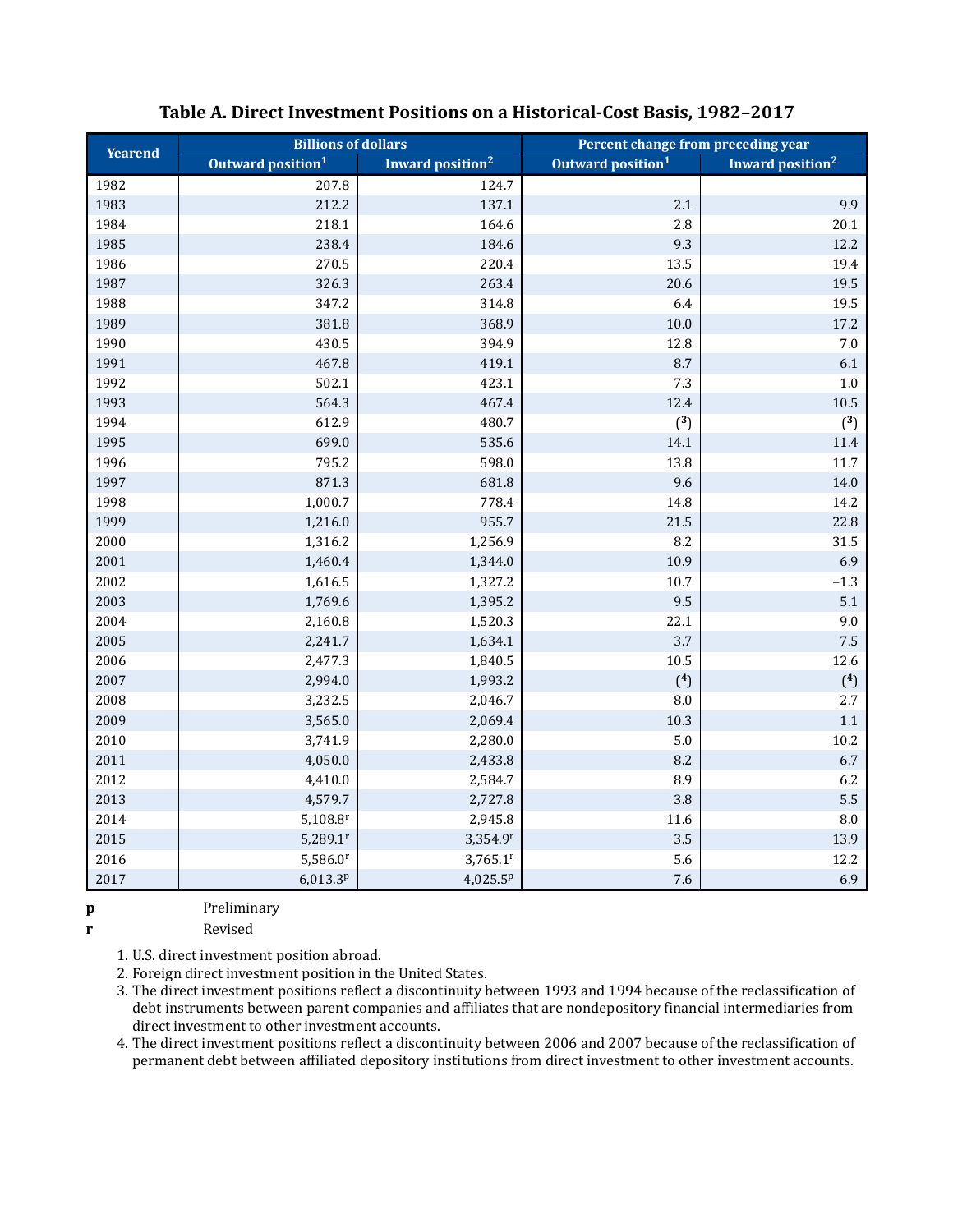The contrast between the acceleration in outward investment and the deceleration in inward investment partly reflects differences in factors influencing direct investment in the United States and abroad. Both outward and inward investment were supported by conditions that led to general economic growth. Real gross domestic product growth in the Group of 20  $(G-20)$ countries, for example, increased from 3.2 percent to 3.8 percent.<sup>1</sup> However, the tax policy environment was particularly uncertain in the United States in 2017 compared with that in other countries. The prospect of U.S. tax law changes, which were passed at the end of 2017, may have slowed inward investment, particularly for investments structured—at least in part—to take advantage of lower tax rates abroad. The decline in the inward financial transactions was especially sharp for investments from countries such as Ireland and Luxembourg, countries in which corporate inversions occurred in 2016.<sup>2</sup>

The annual changes in the outward and inward investment positions reflect financial transactions —investment in equity and debt instruments—and other changes in the position, such as capital gains and losses and currency-translation adjustments. Inward financial transactions were 41 percent lower in 2017 (\$277.3 billion) compared with 2016 (\$471.8 billion). The Bureau of Economic Analysis (BEA) statistics on new foreign direct investment showed a 32 percent decrease in expenditures by foreign multinational enterprises to acquire, establish, and expand U.S. affiliates in 2017.<sup>3</sup> In contrast, outward financial transactions were 4 percent larger in 2017 (\$300.4 billion) than in 2016 (\$289.3 billion).

This article highlights the changes in the outward and inward direct investment positions from 2016 to 2017 by type of direct investment transaction, such as equity or debt. It also presents direct investment positions at the end of 2017 by primary industry of the affiliate and by country. The outward statistics are classified by country of the foreign affiliate with which the U.S. parent has direct transactions and positions, meaning they are not routed through a third country. The inward statistics are classified by  $(1)$  country of the foreign parent or of other members of the foreign parent group that have direct transactions and positions with the U.S. affiliate and by  $(2)$ country of ultimate beneficial owner (UBO). Updates to previously released statistics are also highlighted.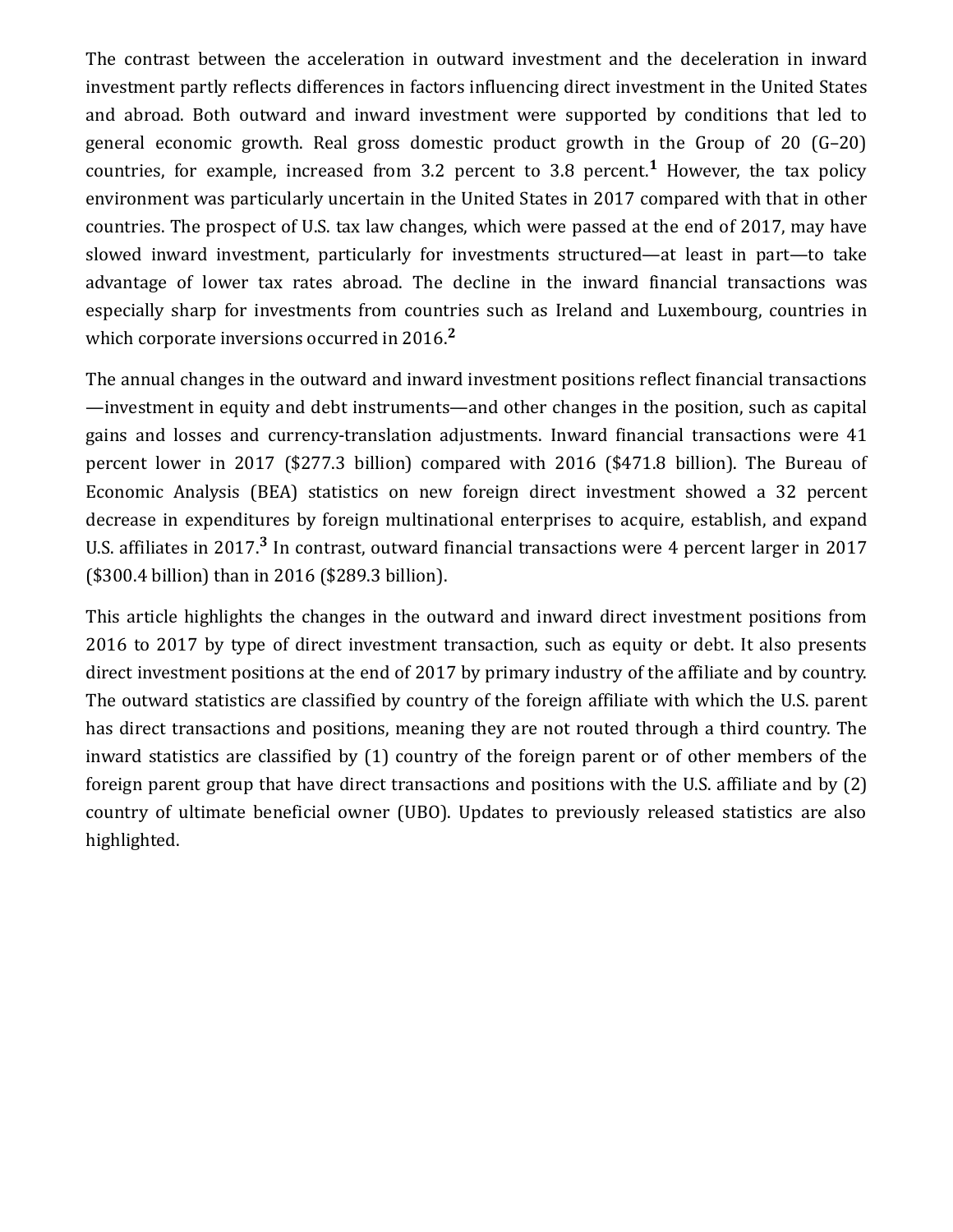#### Alternative Measures of the Direct Investment Positions

Detailed statistics on the positions of U.S. direct investment abroad and foreign direct investment in the United States by country and industry are reported only on a historical-cost basis. As a result, they largely reflect the price levels of earlier periods. Statistics are also reported on market-value and current-cost bases, but only at a global level, not by country or industry. Market-value statistics value the equity portion of direct investment at current prices using indexes of stock market prices. Current-cost statistics value the U.S. parents' and foreign parents' shares of their affiliates' investment in (1) plant and equipment using the current cost of capital equipment, in (2) land using a general price index, and in  $(3)$  inventories using estimates of their replacement cost.

Historical-cost statistics are not adjusted to reflect changes in the current costs or the replacement costs of tangible assets or in the stock market valuations of firms. Over time, the current costs of tangible assets and the stock market valuations of firms tend to increase. As a result, historical-cost statistics tend to be lower than the current-cost and market-value statistics for the same positions. Market-value statistics are discussed in Elena L. Nguyen and Douglas B. Weinberg, "U.S. Net International Investment Position: First Quarter 2018, Year 2017, and Annual Update," Survey of Current Business 98 (July 2018).

| <b>Alternative Direct Investment Position Estimates, 2016 and 2017</b> |
|------------------------------------------------------------------------|
| <b>IMillions of dollars</b>                                            |

| <b>Valuation method</b> | Position at yearend 2016 |              | Changes in 2017               |                           |                                       |  |  |  |  |  |  |
|-------------------------|--------------------------|--------------|-------------------------------|---------------------------|---------------------------------------|--|--|--|--|--|--|
|                         |                          | <b>Total</b> | <b>Financial transactions</b> | Other changes in position | Position at yearend 2017 <sup>P</sup> |  |  |  |  |  |  |
| Outward:                |                          |              |                               |                           |                                       |  |  |  |  |  |  |
| Historical cost         | 5,586,030                | 427,306      | 300,378                       | 126,928                   | 6,013,335                             |  |  |  |  |  |  |
| Current cost            | 6,252,280                | 453,990      | 316,469                       | 137.521                   | 6,706,270                             |  |  |  |  |  |  |
| Market value            | 6,412,138                | 1,416,609    | 316,469                       | 1,100,140                 | 7,828,747                             |  |  |  |  |  |  |
|                         |                          |              |                               |                           |                                       |  |  |  |  |  |  |
| Inward:                 |                          |              |                               |                           |                                       |  |  |  |  |  |  |
| Historical cost         | 3,765,114                | 260,378      | 277,258                       | $-16,879$                 | 4,025,492                             |  |  |  |  |  |  |
| Current cost            | 4,377,239                | 293,008      | 292,076                       | 932                       | 4,670,247                             |  |  |  |  |  |  |
| Market value            | 6,586,391                | 1,257,811    | 292,076                       | 965,735                   | 7,844,202                             |  |  |  |  |  |  |
|                         |                          |              |                               |                           |                                       |  |  |  |  |  |  |
| $\mathbf{p}$            | Preliminary              |              |                               |                           |                                       |  |  |  |  |  |  |
| r                       | Revised                  |              |                               |                           |                                       |  |  |  |  |  |  |
|                         |                          |              |                               |                           |                                       |  |  |  |  |  |  |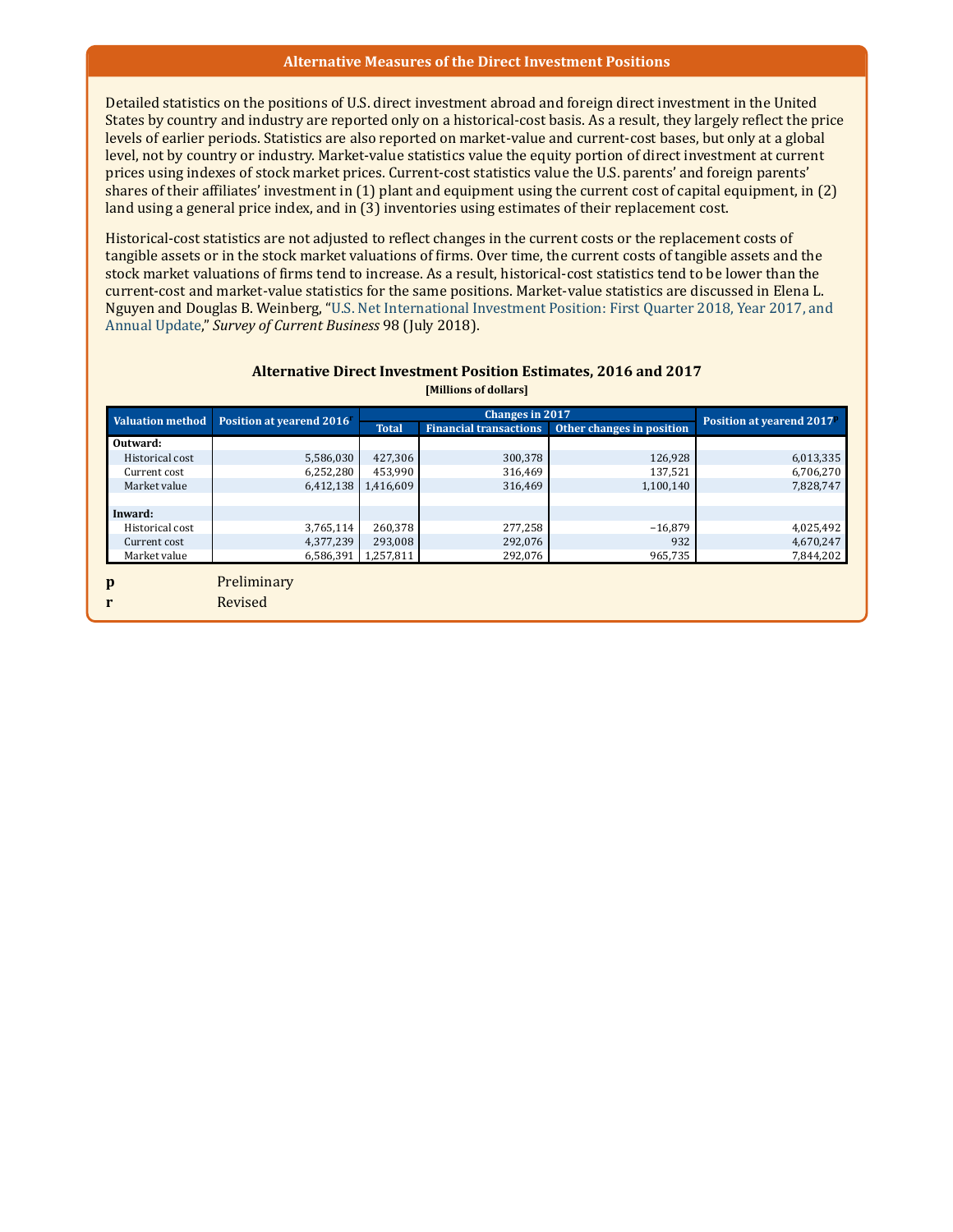## **U.S. Direct Investment Abroad (Outward)**

The U.S. direct investment position abroad valued at historical cost—the book value of U.S. direct investors' equity in, and net outstanding loans to, their foreign affiliates—was \$6,013.3 billion at the end of 2017. The position grew \$427.3 billion, or 7.6 percent, in 2017 after growing  $5.6$ percent in 2016. The growth in 2017 mostly reflected reinvestment of earnings in ongoing operations of \$306.5 billion (table B, line 4) and valuation and other changes of \$126.9 billion (table B, line 9). Equity investment increases other than reinvestment of earnings, including greenfield investment, was \$85.7 billion (table B, line 6).

### Table B. Change in the Outward Direct Investment Position on a Historical-Cost Basis by Component

| Line           |                                                          | 2016    | 2017    | <b>Change</b> | <b>Percent change</b> |
|----------------|----------------------------------------------------------|---------|---------|---------------|-----------------------|
|                | Total change in position during period                   | 297.0   | 427.3   | 130.3         | 43.9                  |
| $\overline{2}$ | Financial transactions without current-cost adjustment   | 289.3   | 300.4   | 11.1          | 3.8                   |
| 3              | Equity                                                   | 321.4   | 336.4   | 15.1          | 4.7                   |
| 4              | Reinvestment of earnings without current-cost adjustment | 277.6   | 306.5   | 28.9          | 10.4                  |
| $\overline{5}$ | Equity other than reinvestment of earnings               | 43.7    | 29.9    | $-13.8$       | $-31.7$               |
| 6              | Increases                                                | 99.6    | 85.7    | $-13.9$       | $-14.0$               |
| 7              | Decreases                                                | 55.8    | 55.8    | $-0.1$        | $-0.1$                |
| 8              | Debt instruments                                         | $-32.1$ | $-36.0$ | $-3.9$        | 12.3                  |
| 9              | Other changes in position                                | 7.7     | 126.9   | 119.2         | (Z)                   |
| 10             | Capital gains and losses of affiliates                   | 2.3     | 21.1    | 18.8          | (Z)                   |
| 11             | Translation adjustments                                  | $-19.2$ | 48.9    | 68.1          | n.s.                  |
| 12             | Other changes in volume and valuation                    | 24.7    | 56.9    | 32.3          | 130.9                 |

#### [Billions of dollars]

(Z) n.s. Represents absolute percentage changes greater than 400 percent.

Not shown. The data are not available, do not apply, or are not defined.

U.S. multinational enterprises (MNEs) invest in nearly every country around the world, but five host countries accounted for more than half of the total position at the end of 2017 (table C and charts 2 and 3). The Netherlands was the top host country with a position of \$936.7 billion, followed by the United Kingdom (\$747.6 billion), Luxembourg  $($676.4 billion)$ , Ireland  $($446.4 billion)$ , and Canada (\$391.2 billion). Across all countries, holding companies accounted for nearly half of the outward position at the end of 2017.

### **Chart 2. Outward Direct Investment Position** by Country of Foreign Affiliate at Yearend. 2017



\* British Virgin Islands, Cayman Islands, Montserrat, and Turks and Caicos Islands. U.S. Bureau of Economic Analysis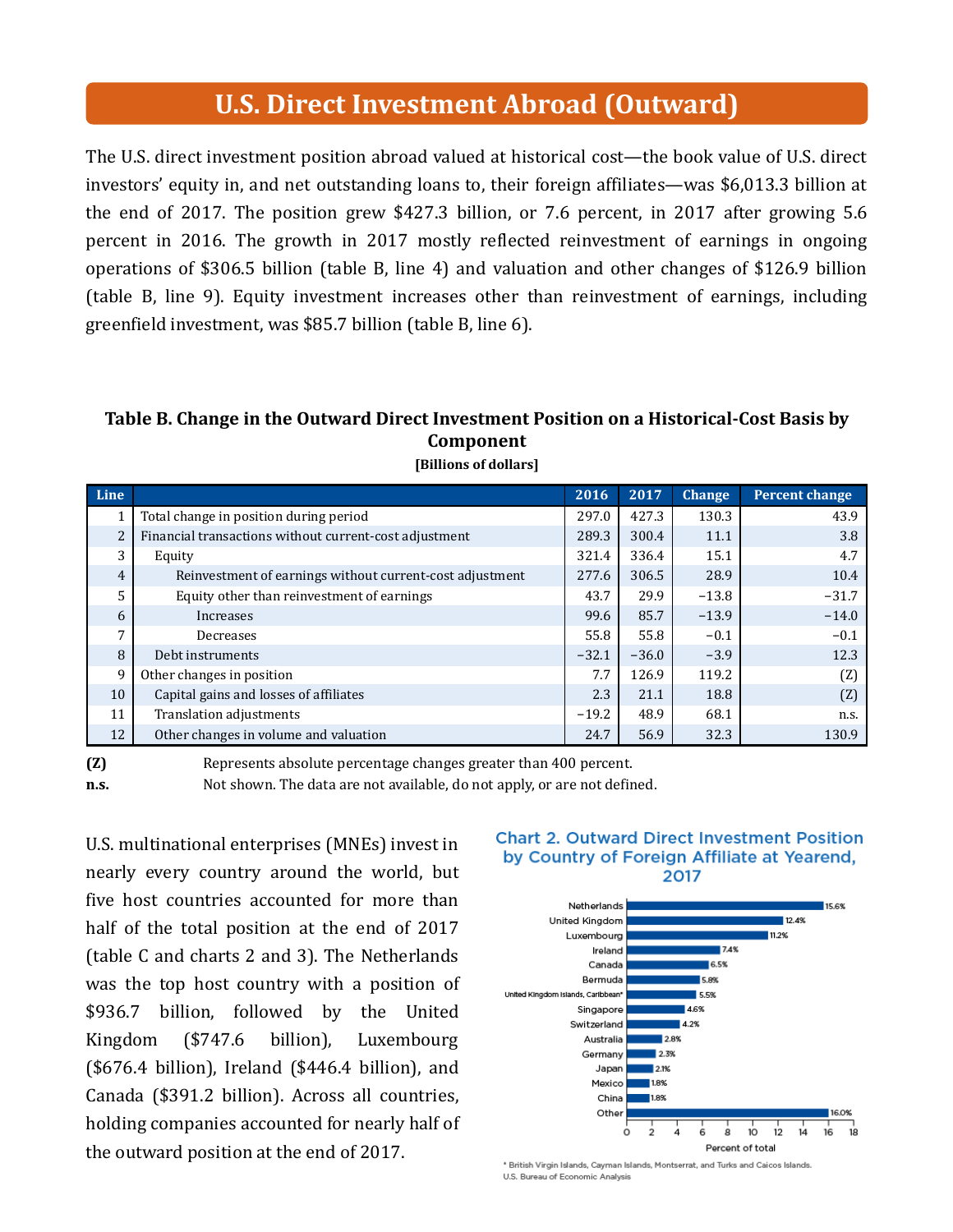### Table C. Outward Direct Investment Position on a Historical-Cost Basis by Account for Selected Countries, 2017

|                                                |              |                     | <b>Debt instruments</b> |                                     |                                  |  |
|------------------------------------------------|--------------|---------------------|-------------------------|-------------------------------------|----------------------------------|--|
|                                                | <b>Total</b> | Equity <sup>1</sup> | <b>Net</b>              | <b>U.S. parents'</b><br>receivables | <b>U.S. parents'</b><br>payables |  |
| <b>All Countries</b>                           | 6,013.3      | 5,830.5             | 182.9                   | 829.4                               | 646.6                            |  |
|                                                |              |                     |                         |                                     |                                  |  |
| Canada                                         | 391.2        | 371.8               | 19.4                    | 55.3                                | 35.9                             |  |
|                                                |              |                     |                         |                                     |                                  |  |
| <b>Europe</b>                                  | 3,553.4      | 3,434.9             | 118.5                   | 470.9                               | 352.3                            |  |
| Of which:                                      |              |                     |                         |                                     |                                  |  |
| Netherlands                                    | 936.7        | 903.1               | 33.6                    | 87.9                                | 54.3                             |  |
| <b>United Kingdom</b>                          | 747.6        | 701.0               | 46.6                    | 111.7                               | 65.2                             |  |
| Luxembourg                                     | 676.4        | 638.2               | 38.2                    | 99.4                                | 61.2                             |  |
| Ireland                                        | 446.4        | 430.0               | 16.4                    | 80.7                                | 64.4                             |  |
| Switzerland                                    | 250.0        | 255.6               | $-5.7$                  | 21.7                                | 27.3                             |  |
| Germany                                        | 136.1        | 135.0               | 1.1                     | 26.9                                | 25.8                             |  |
|                                                |              |                     |                         |                                     |                                  |  |
| Latin America and Other Western<br>Hemisphere  | 1,008.1      | 1,021.1             | $-13.1$                 | 110.2                               | 123.3                            |  |
| Of which:                                      |              |                     |                         |                                     |                                  |  |
| Bermuda                                        | 346.8        | 410.7               | $-63.8$                 | 19.4                                | 83.2                             |  |
| United Kingdom Islands, Caribbean <sup>2</sup> | 331.4        | 312.0               | 19.4                    | 26.1                                | 6.7                              |  |
| Mexico                                         | 109.7        | 105.4               | 4.3                     | 14.1                                | 9.9                              |  |
|                                                |              |                     |                         |                                     |                                  |  |
| Africa                                         | 50.3         | 44.2                | 6.1                     | 11.4                                | 5.4                              |  |
| Of which:                                      |              |                     |                         |                                     |                                  |  |
| Egypt                                          | 9.4          | 9.2                 | 0.1                     | 0.4                                 | 0.3                              |  |
|                                                |              |                     |                         |                                     |                                  |  |
| <b>Middle East</b>                             | 69.1         | 82.5                | $-13.3$                 | 18.9                                | 32.2                             |  |
| Of which:                                      |              |                     |                         |                                     |                                  |  |
| Israel                                         | 26.7         | 27.0                | $-0.4$                  | 2.2                                 | 2.6                              |  |
|                                                |              |                     |                         |                                     |                                  |  |
| <b>Asia and Pacific</b>                        | 941.2        | 875.9               | 65.3                    | 162.8                               | 97.5                             |  |
| Of which:                                      |              |                     |                         |                                     |                                  |  |
| Singapore                                      | 274.3        | 267.9               | 6.4                     | 24.6                                | 18.2                             |  |
| Australia                                      | 168.9        | 109.3               | 59.5                    | 70.0                                | 10.5                             |  |
| Japan                                          | 129.1        | 145.4               | $-16.4$                 | 10.3                                | 26.6                             |  |
| China                                          | 107.6        | 100.8               | 6.7                     | 17.2                                | 10.5                             |  |
| Hong Kong                                      | 81.2         | 77.8                | 3.5                     | 12.4                                | 8.9                              |  |
| India                                          | 44.5         | 43.5                | 0.9                     | 7.2                                 | 6.2                              |  |
| Korea, Republic of                             | 41.6         | 38.3                | 3.3                     | 5.5                                 | 2.2                              |  |

[Billions of dollars]

1. Includes capital stock, additional paid-in capital, retained earnings, and cumulative translation adjustments.

2. The "United Kingdom Islands, Caribbean" includes British Virgin Islands, Cayman Islands, Montserrat, and Turks and Caicos Islands.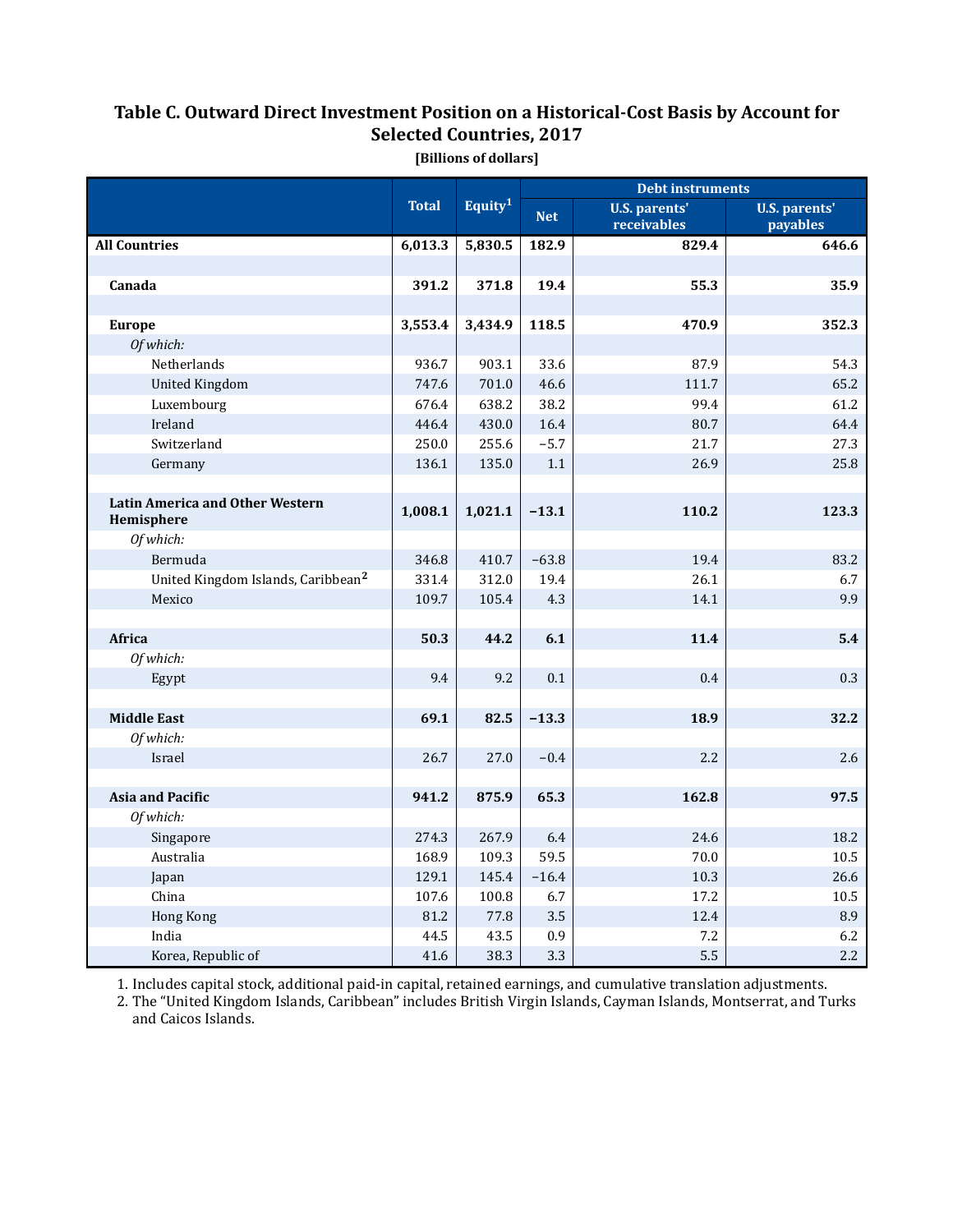

### Chart 3. Outward Direct Investment Position on a Historical-Cost Basis at Yearend, 2017

## Changes by component

The \$427.3 billion increase in the outward direct investment position reflected financial transactions outflows and other changes in position (table B and chart 4).

## **Financial transactions**

Financial transactions outflows were \$300.4 billion in 2017, up  $$11.1$  billion, or 3.8 percent, from \$289.3 billion in 2016. The increase mostly consisted of reinvestment of earnings in ongoing operations.

### Chart 4. Change in the Outward Direct **Investment Position by Component,** 2008-2017



Reinvestment of earnings. Reinvestment of earnings—the difference between the U.S. parents' share of their foreign affiliates' current-period earnings and any dividends paid by the foreign affiliates to their parents—increased \$28.9 billion, or 10.4 percent, to \$306.5 billion in 2017.<sup>4</sup> The increase was the net result of a \$44.8 billion increase in foreign affiliate earnings and a \$15.8 billion increase in dividends. While dividends increased overall for the year, dividends in the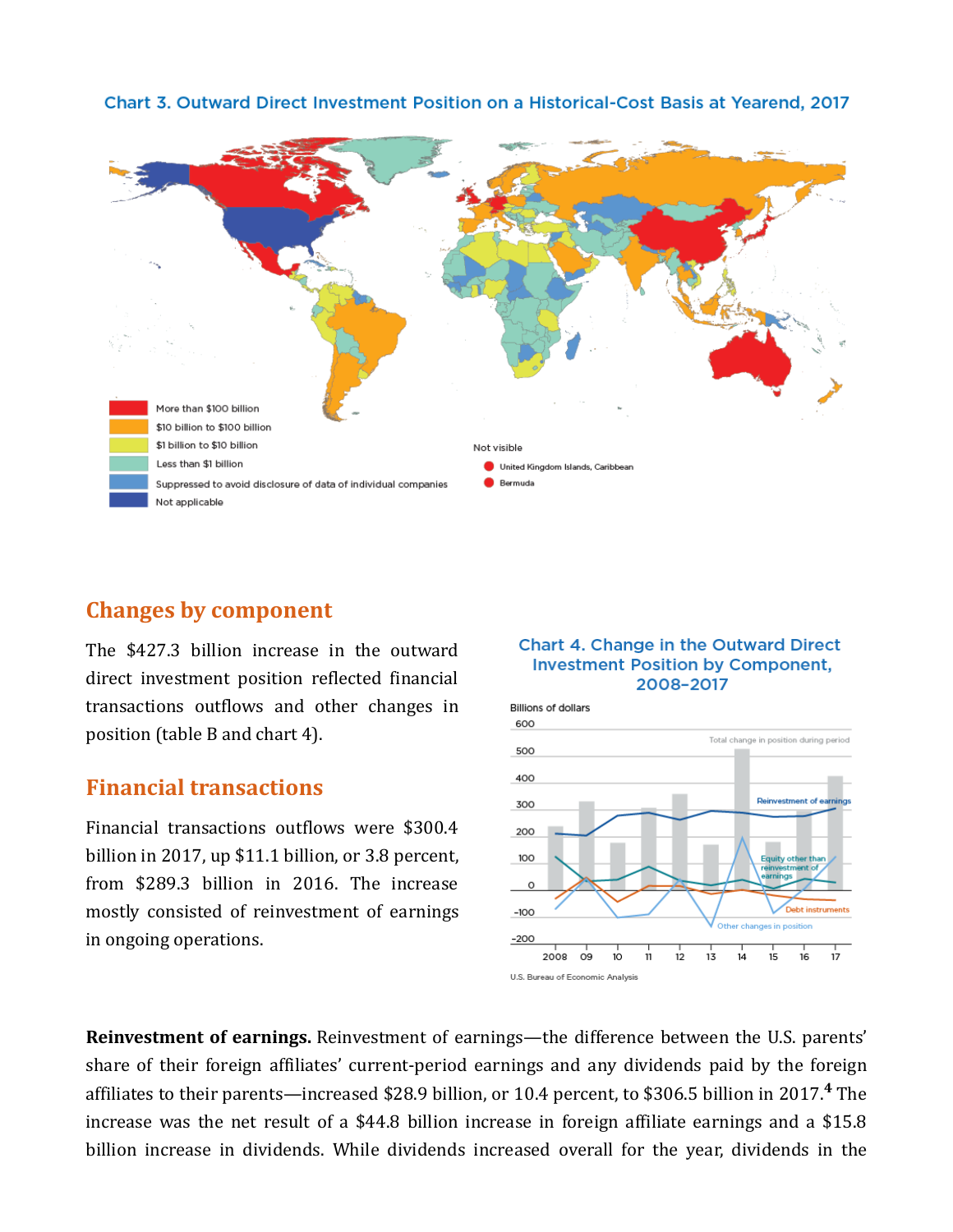fourth quarter of 2017 were unusually small, possibly as a result of companies anticipating changes to U.S. tax laws at the end of 2017. The share of current-year earnings that was reinvested (the reinvestment ratio) was nearly unchanged from 2016 at about 66 percent.

Equity other than reinvestment of earnings. U.S. parent net equity outflows other than reinvestment of earnings decreased \$13.8 billion, or 31.7 percent, to \$29.9 billion in 2017. The net outflows in 2017 resulted from equity investment increases other than reinvestment of earnings of \$85.7 billion (table B, line 6), which were partly offset by equity investment decreases, including divestments,<sup>5</sup> of \$55.8 billion (table B, line 7). The \$85.7 billion increase in equity resulted from \$42.1 billion in equity for the acquisition or establishment of new foreign affiliates, including greenfield investment, and \$43.6 billion in equity contributions to existing foreign affiliates. Equity increases in 2017 were down 14.0 percent from 2016, despite a 13.1 percent increase in the value of global merger and acquisition activity for non-U.S. target companies.<sup>6</sup> The \$55.8 billion decrease in equity resulted from \$16.8 billion in liquidations or sales of affiliates and \$39.0 billion in withdrawals of capital from foreign affiliates by their U.S. parents.

Debt instruments investment. In 2017, U.S. parents' borrowing and lending transactions with their foreign affiliates decreased their net debt claims on affiliates by \$36.0 billion, compared with a decrease of \$32.1 billion in 2016. The decrease in net debt claims in 2017 resulted from a \$3.8 billion increase in U.S. parent debt claims on their foreign affiliates and a \$39.8 billion increase in U.S. parent debt obligations to their foreign affiliates.

## Other changes in position

Other changes in position were \$126.9 billion in 2017, compared with \$7.7 billion in 2016 (table B, line 9). Other changes in position in 2017 consisted of currency-translation adjustments of \$48.9 billion, capital gains and losses of \$21.1 billion, and other changes in volume and valuation of \$56.9 billion (table B, lines 10–12). Translation adjustments reflected the increase in the U.S. dollar value of investments in foreign affiliates caused by a 6.1 percent depreciation of the U.S. dollar's direct investment-weighted exchange value at yearend. The largest dollar depreciations occurred against the Euro and the British pound. Other changes in volume and valuation most commonly reflect capital gains and losses recorded by U.S. parents or the difference between affiliates' book value and their current sale or purchase price, when U.S. parents sell their full interest in a foreign affiliate. For consistent historical-cost valuation, when a foreign affiliate is sold, the direct investment position abroad decreases by the amount of the U.S. parent's share of the foreign affiliate's book value. In cases where the sale price (included in the financial transaction) exceeds the book value of the foreign affiliate, BEA incorporates positive adjustments to volume and valuation to reconcile the financial transactions and the direct investment position.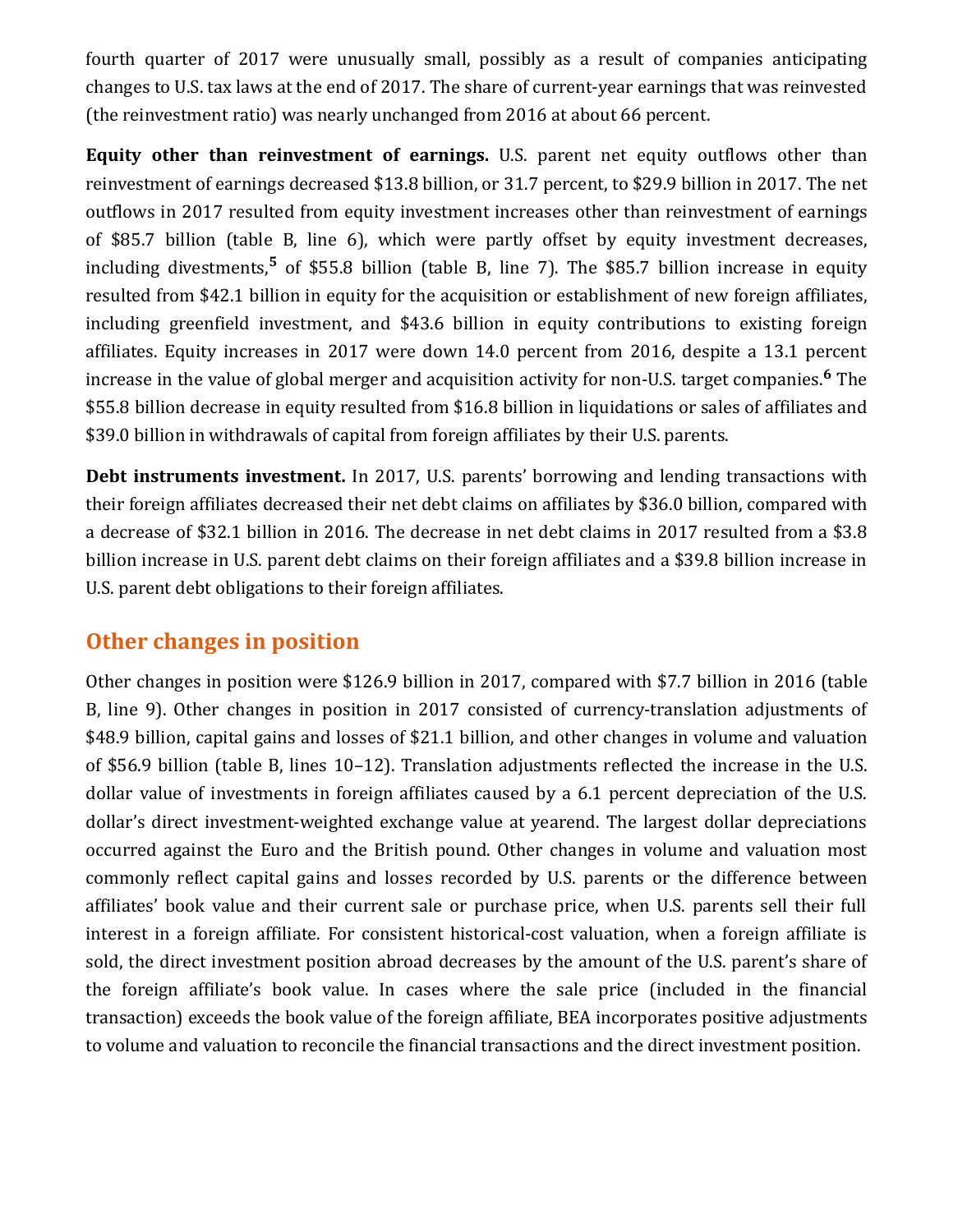## Changes by area and by country

In 2017, the outward direct investment position increased in five of the six major geographic areas (tables 1.1 and 1.2). U.S. parents' investment in their European affiliates had the largest dollar and percentage increases. The next largest increases by major area occurred in Latin America and Other Western Hemisphere and in Asia and Pacific. Africa was the only major area to experience a decrease in the outward position.

**Europe.** The U.S. direct investment position in Europe increased \$243.6 billion to \$3,553.4 billion in 2017. The largest increases occurred in Switzerland, the United Kingdom, Ireland, the Netherlands, and Luxembourg.

Latin America and Other Western Hemisphere. The U.S. direct investment position in Latin America and Other Western Hemisphere increased \$78.6 billion, to \$1,008.1 billion in 2017. The largest increases occurred in Bermuda and in the United Kingdom Islands in the Caribbean (British Virgin Islands, Cayman Islands, Montserrat, and Turks and Caicos Islands).

Asia and Pacific. The U.S. direct investment position in Asia and Pacific increased \$60.1 billion, to \$941.2 billion in 2017. The largest increases occurred in Singapore, Hong Kong, and China.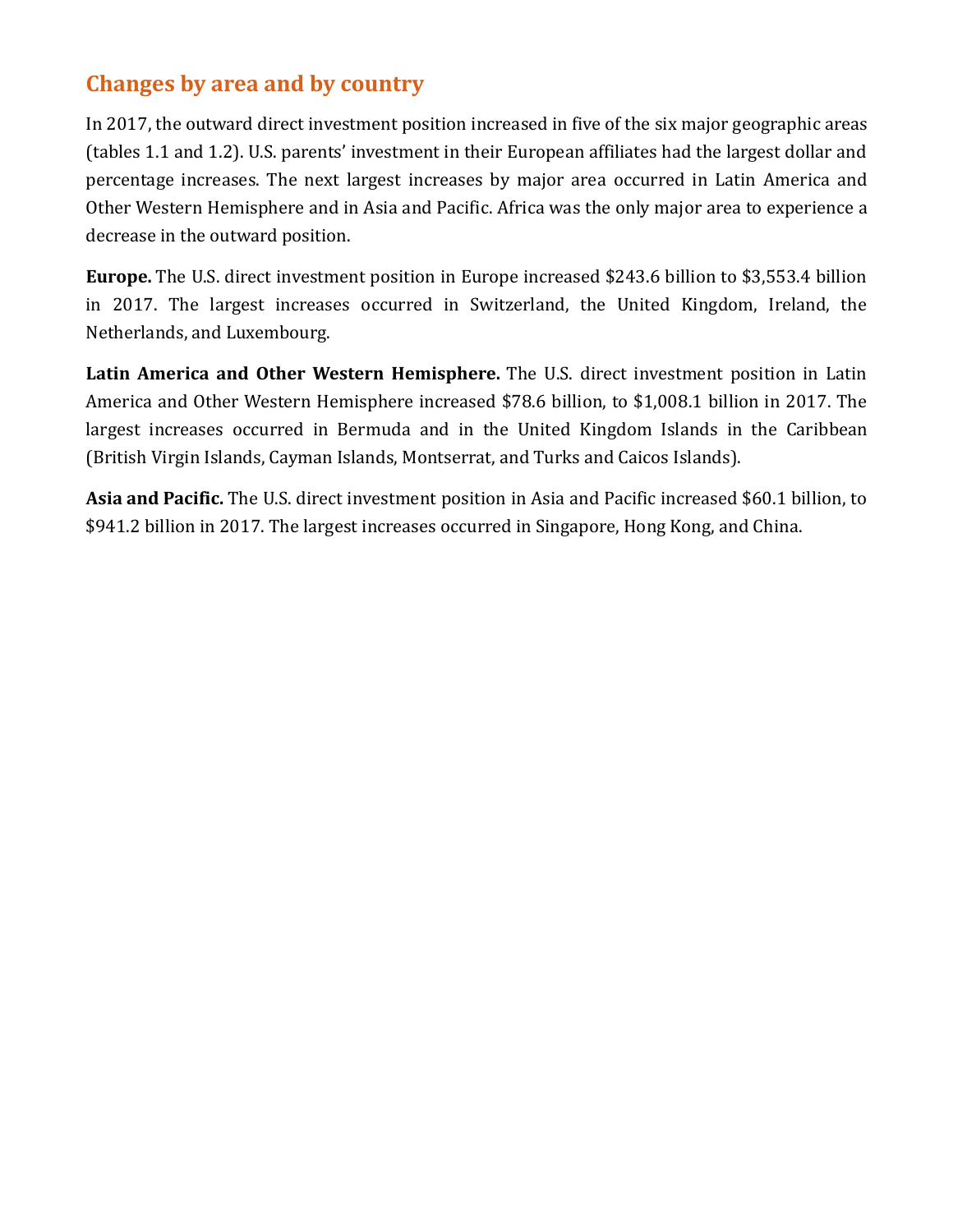#### Indirect Ownership of U.S. Direct Investment Abroad

The share of foreign affiliates that are indirectly owned by their U.S. parent through another foreign affiliate has been increasing for the past three decades. Much of this investment is funneled through holding company affiliates whose primary activity is holding the securities or financial assets of other companies. Statistics on the outward position and related transactions are allocated to the industries and countries of the affiliates with which the U.S. parent companies have direct transactions and positions. However, these industries and countries do not represent the full range and distribution of the industries and countries of the affiliates whose operations the parents ultimately own or control.

The statistics on the activities of foreign affiliates from BEA's surveys of the activities of multinational enterprises (AMNEs) are classified in the country where the affiliate's physical assets are located or where its primary activity is carried out and in the industry that reflects the affiliate's primary activity. Thus, the AMNE statistics more closely reflect the countries and industries in which the goods and services are produced by the foreign affiliates than the statistics classified by the country and industry of the affiliate with which the parent company has a direct position or transaction. For example, while foreign affiliates in Luxembourg represent 11.3 percent of the outward position in 2015 (the latest year for which detailed AMNE statistics are available), they account for only 0.6 percent of value added of foreign affiliates. Indirect ownership of U.S. Direct Investment Abroad is discussed in further detail in Derrick T. Jenniges and Sarah A. Stutzman, "Direct Investment Positions for 2016," *Survey of Current Business* 97 (July 2017).

#### Outward Direct Investment Position on a Historical-Cost Basis and Value Added by Country of Foreign Affiliate, 2015

|                                                | <b>Share</b>            |             |  |
|------------------------------------------------|-------------------------|-------------|--|
|                                                | <b>Outward position</b> | Value added |  |
| <b>All countries</b>                           | 100.0                   | 100.0       |  |
|                                                |                         |             |  |
| Canada                                         | 6.8                     | 9.7         |  |
|                                                |                         |             |  |
| <b>Europe</b>                                  | 58.1                    | 50.5        |  |
| Of which:                                      |                         |             |  |
| Ireland                                        | 6.4                     | 6.4         |  |
| Luxembourg                                     | 11.3                    | 0.6         |  |
| Netherlands                                    | 15.7                    | 3.6         |  |
| Switzerland                                    | 3.2                     | 4.0         |  |
| <b>United Kingdom</b>                          | 12.0                    | 12.7        |  |
|                                                |                         |             |  |
| Latin America and Other Western Hemisphere     | 17.1                    | 11.1        |  |
| Of which:                                      |                         |             |  |
| Bermuda                                        | 5.7                     | $-0.1$      |  |
| Mexico                                         | 1.9                     | 3.3         |  |
| United Kingdom Islands, Caribbean <sup>1</sup> | 5.7                     | 0.4         |  |
|                                                |                         |             |  |
| Africa                                         | 1.0                     | 2.2         |  |
|                                                |                         |             |  |
| <b>Middle East</b>                             | 0.9                     | 1.8         |  |
|                                                |                         |             |  |
| Asia and Pacific                               | 16.0                    | 24.6        |  |

1. The "United Kingdom Islands, Caribbean" includes British Virgin Islands, Cayman Islands, Montserrat, and Turks and Caicos Islands.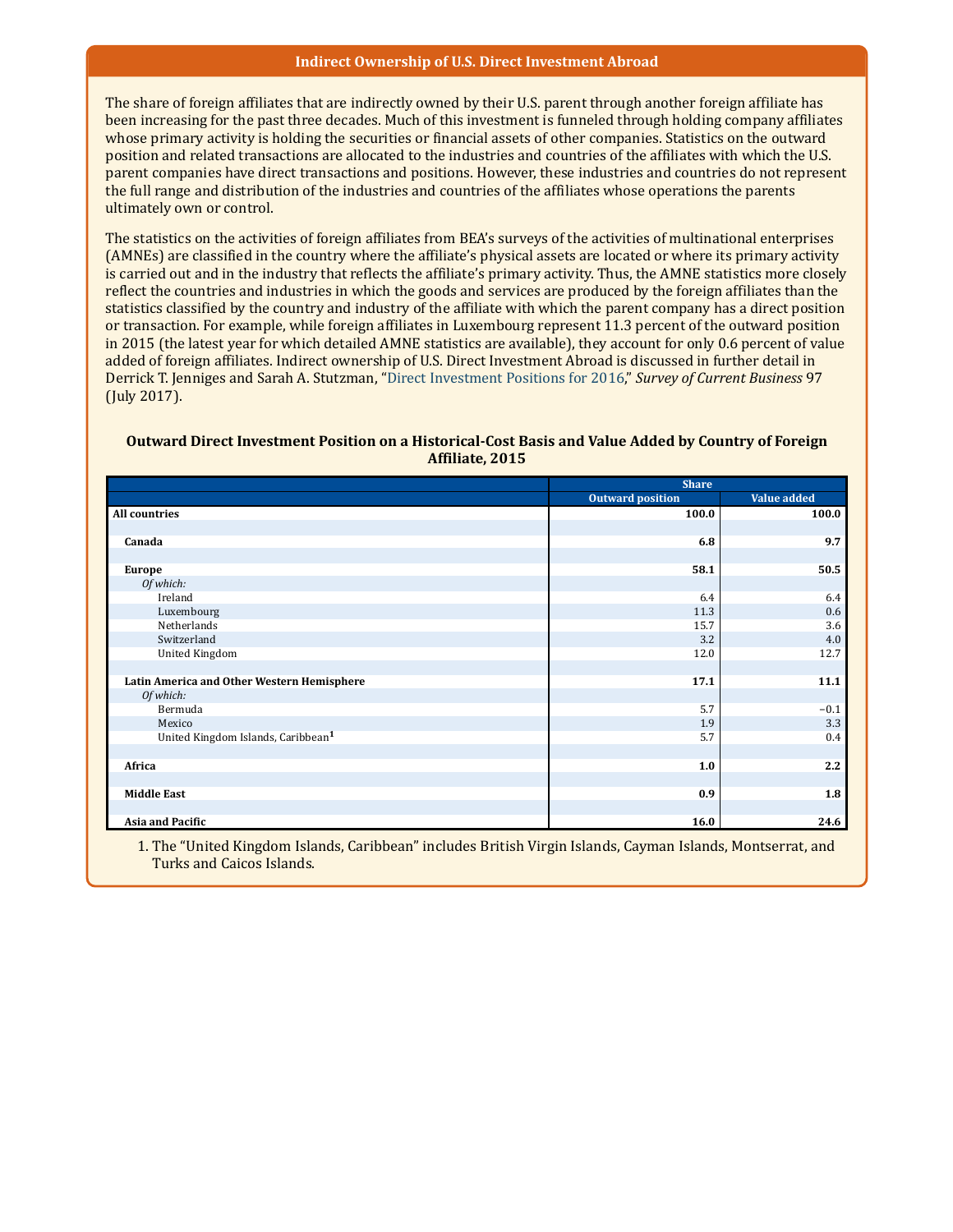## Foreign Direct Investment in the United States (Inward)

The foreign direct investment position in the United States valued at historical cost—the book value of foreign direct investors' equity in, and net outstanding loans to, their U.S. affiliates—was \$4,025.5 billion at the end of 2017. The position grew \$260.4 billion, or 6.9 percent, in 2017 after growing 12.2 percent in 2016. The growth in 2017 reflected \$277.3 billion of direct investment financial transactions inflows, mostly consisting of increases in equity investment other than reinvestment of earnings of \$218.2 billion (table D, line 6) and reinvestment of earnings in ongoing operations of \$93.0 billion (table D, line 4).

## Table D. Change in the Inward Direct Investment Position on a Historical-Cost Basis by Component

| Line           |                                                          | 2016    | 2017    | <b>Change</b> | <b>Percent change</b> |
|----------------|----------------------------------------------------------|---------|---------|---------------|-----------------------|
|                | Total change in position during period                   | 410.2   | 260.4   | $-149.8$      | $-36.5$               |
| $\overline{2}$ | Financial transactions without current-cost adjustment   | 471.8   | 277.3   | $-194.5$      | $-41.2$               |
| 3              | Equity                                                   | 373.4   | 293.6   | $-79.8$       | $-21.4$               |
| 4              | Reinvestment of earnings without current-cost adjustment | 77.4    | 93.0    | 15.6          | 20.2                  |
| 5              | Equity other than reinvestment of earnings               | 296.0   | 200.5   | $-95.4$       | $-32.2$               |
| 6              | Increases                                                | 317.8   | 218.2   | $-99.6$       | $-31.4$               |
| 7              | Decreases                                                | 21.8    | 17.6    | $-4.2$        | $-19.4$               |
| 8              | Debt instruments                                         | 98.4    | $-16.3$ | $-114.8$      | $-116.6$              |
| 9              | Other changes in position                                | $-61.6$ | $-16.9$ | 44.7          | $-72.6$               |
| 10             | Capital gains and losses of affiliates                   | $-22.9$ | $-11.7$ | 11.2          | $-48.9$               |
| 11             | Translation adjustments                                  | $-3.3$  | 4.6     | 7.9           | $-242.4$              |
| 12             | Other changes in volume and valuation                    | $-35.4$ | $-9.8$  | 25.6          | $-72.3$               |

[Billions of dollars]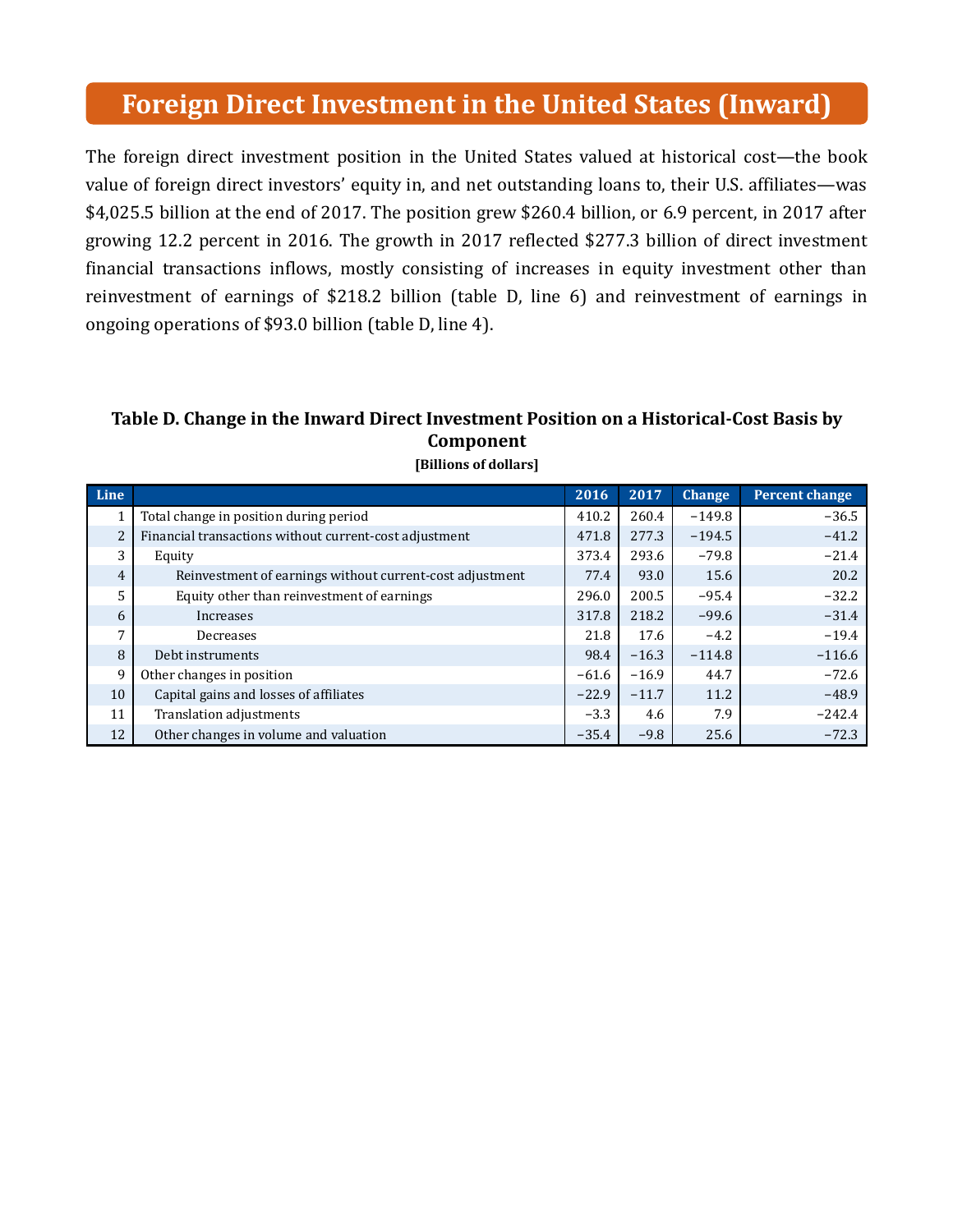The United States has received over a billion dollars of direct investment from dozens of countries, however, five investing countries accounted for more than half of the overall foreign direct investment position in the United States at the end of 2017 (table E and charts 5 and 6). The United Kingdom was the top investing country with a position of \$540.9 billion, followed by Japan (\$469.0 billion), Canada (\$453.1 billion), Luxembourg (\$410.7 billion), and the Netherlands (\$367.1 billion). Foreign direct investment was concentrated in the U.S. manufacturing sector, which accounted for almost 40 percent of the inward position at the end of 2017.

### **Chart 5. Inward Direct Investment Position** by Country of Each Member of the Foreign Parent Group at Yearend, 2017







#### Chart 6. Inward Direct Investment Position on a Historical-Cost Basis at Yearend, 2017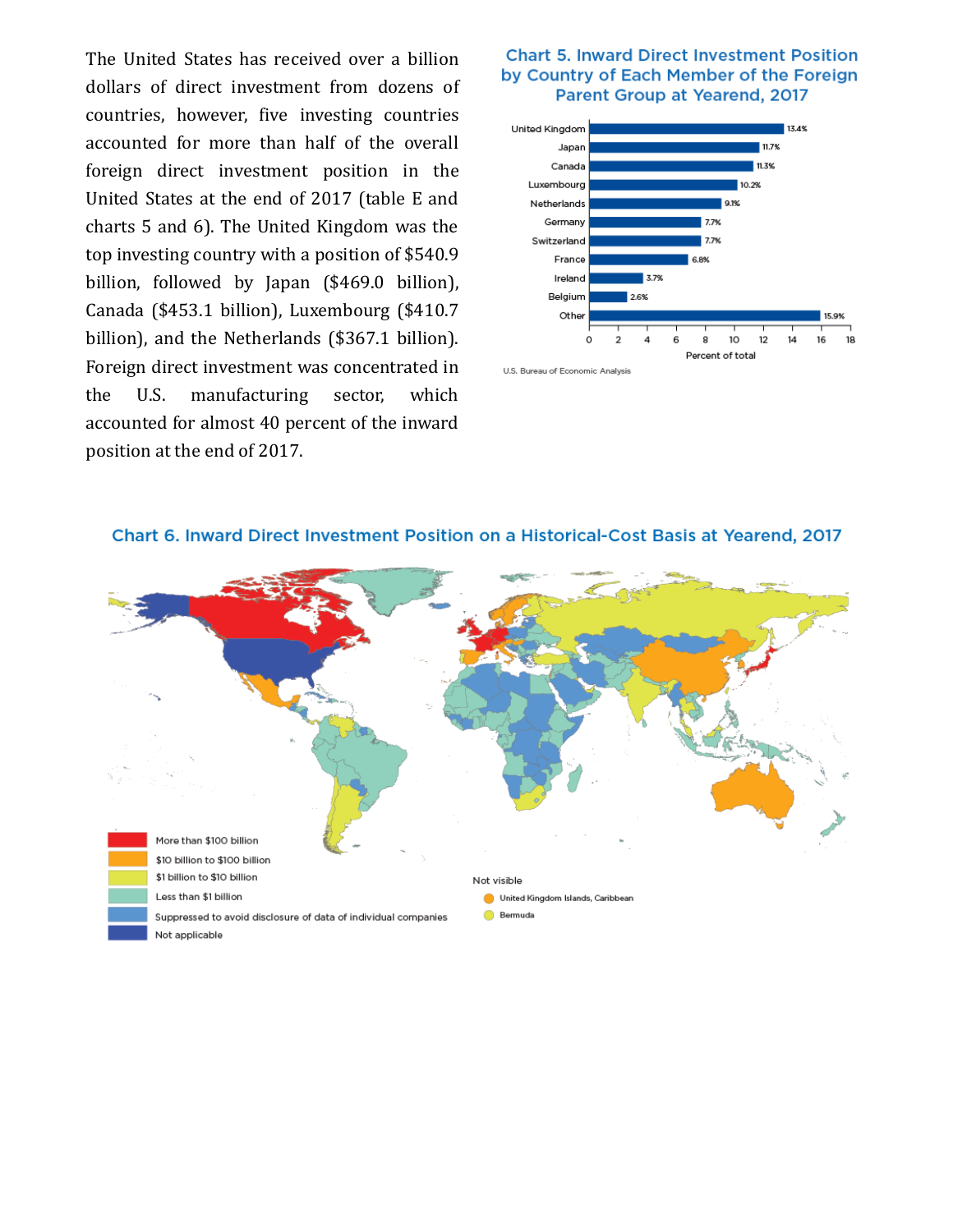### Table E. Inward Direct Investment Position on a Historical-Cost Basis by Account for Selected Countries, 2017

|                                                      |              |                     | <b>Debt instruments</b> |                                     |                                        |  |
|------------------------------------------------------|--------------|---------------------|-------------------------|-------------------------------------|----------------------------------------|--|
|                                                      | <b>Total</b> | Equity <sup>1</sup> | <b>Net</b>              | <b>U.S.</b> affiliates'<br>payables | <b>U.S.</b> affiliates'<br>recievables |  |
| <b>All countries</b>                                 | 4,025.5      | 3,314.1             | 711.4                   | 1,146.0                             | 434.7                                  |  |
|                                                      |              |                     |                         |                                     |                                        |  |
| Canada                                               | 453.1        | 417.7               | 35.4                    | 79.3                                | 43.9                                   |  |
|                                                      |              |                     |                         |                                     |                                        |  |
| <b>Europe</b>                                        | 2,731.3      | 2,134.8             | 596.5                   | 897.2                               | 300.7                                  |  |
| Of which:                                            |              |                     |                         |                                     |                                        |  |
| <b>United Kingdom</b>                                | 540.9        | 456.4               | 84.5                    | 132.5                               | 48.0                                   |  |
| Luxembourg                                           | 410.7        | 244.1               | 166.7                   | 190.9                               | 24.3                                   |  |
| Netherlands                                          | 367.1        | 298.0               | 69.2                    | 110.6                               | 41.4                                   |  |
| Germany                                              | 310.2        | 279.8               | 30.4                    | 46.8                                | 16.4                                   |  |
| Switzerland                                          | 309.4        | 166.4               | 142.9                   | 187.6                               | 44.7                                   |  |
| France                                               | 275.5        | 239.5               | 35.9                    | 42.7                                | 6.8                                    |  |
|                                                      |              |                     |                         |                                     |                                        |  |
| <b>Latin America and Other Western</b><br>Hemisphere | 124.9        | 146.8               | $-22.0$                 | 38.6                                | 60.5                                   |  |
| Of which:                                            |              |                     |                         |                                     |                                        |  |
| United Kingdom Islands, Caribbean <sup>2</sup>       | 87.4         | 75.3                | 12.1                    | 18.7                                | 6.6                                    |  |
|                                                      |              |                     |                         |                                     |                                        |  |
| Africa                                               | 5.6          | 5.8                 | $-0.2$                  | 1.9                                 | 2.1                                    |  |
|                                                      |              |                     |                         |                                     |                                        |  |
| <b>Middle East</b>                                   | 26.0         | 19.5                | 6.5                     | 9.4                                 | 2.9                                    |  |
| Of which:                                            |              |                     |                         |                                     |                                        |  |
| Israel                                               | 11.9         | 10.9                | 1.1                     | 3.2                                 | 2.1                                    |  |
|                                                      |              |                     |                         |                                     |                                        |  |
| <b>Asia and Pacific</b>                              | 684.6        | 589.5               | 95.1                    | 119.7                               | 24.6                                   |  |
| Of which:                                            |              |                     |                         |                                     |                                        |  |
| Japan                                                | 469.0        | 425.7               | 43.3                    | 52.9                                | 9.6                                    |  |
| Australia                                            | 66.7         | 61.9                | 4.8                     | 7.4                                 | 2.6                                    |  |
| Korea, Republic of                                   | 51.8         | 41.0                | 10.8                    | 12.6                                | 1.8                                    |  |

[Billions of dollars]

1. Includes capital stock, additional paid-in capital, retained earnings, and cumulative translation adjustments.

2. The "United Kingdom Islands, Caribbean" includes British Virgin Islands, Cayman Islands, Montserrat, and Turks and Caicos Islands.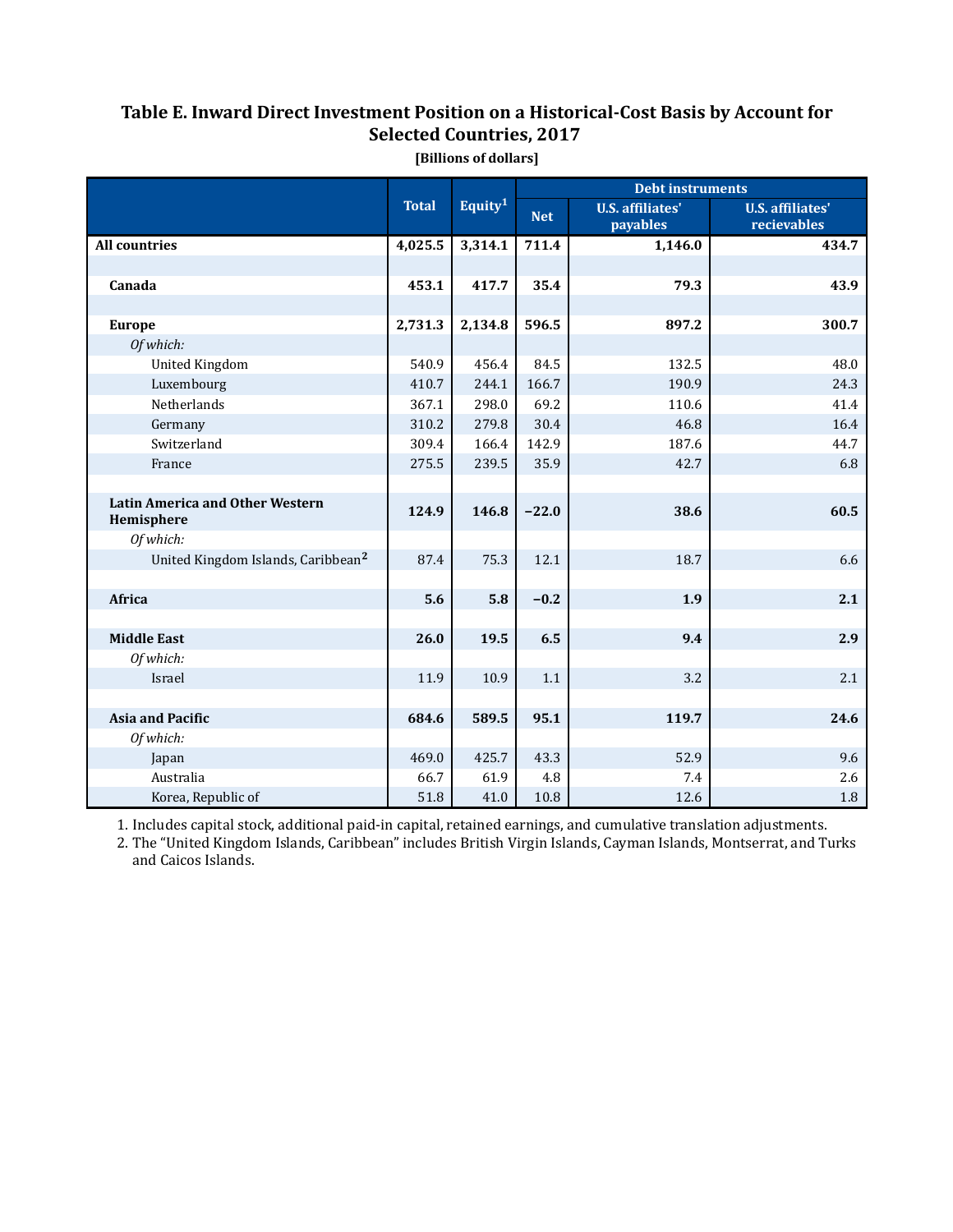## Changes by component

The \$260.4 billion increase in the inward direct investment position resulted from financial transactions inflows and other changes in position (table  $D$  and chart  $7$ ).

## **Financial transactions**

Financial transactions inflows were \$277.3 billion in  $2017$ , down \$194.5 billion, or  $41.2$ percent, from \$471.8 billion in 2016. Most of the inflows in 2017 were equity investment other than reinvestment of earnings, including greenfield investment (table D, line 6).





Reinvestment of earnings. Reinvestment of earnings—the difference between the foreign parent's share of their U.S. affiliates' current-period earnings and any dividends paid by U.S. affiliates to their parents—increased \$15.6 billion, or 20.2 percent, to \$93.0 billion.<sup>7</sup> The increase was the net result of a \$14.7 billion increase in U.S. affiliate earnings and a \$1.0 billion decrease in dividends. The share of current-year earnings that was reinvested (the reinvestment ratio) increased from 62.5 percent in 2016 to 67.1 percent in 2017.

Equity other than reinvestment of earnings. Net equity inflows other than reinvestment of earnings decreased \$95.4 billion, or 32.2 percent, to \$200.5 billion in 2017. The net inflows in 2017 resulted from equity increases other than reinvestment of earnings, including greenfield investment, of \$218.2 billion (table D, line 6), which were partly offset by equity decreases, including divestments,  $\frac{8}{5}$  of \$17.6 billion (table D, line 7). The \$218.2 billion increase in equity reflected \$146.1 billion in equity for the acquisition or establishment of new affiliates, including greenfield investment, and \$72.1 billion in equity contributions to existing affiliates. The \$17.6 billion decrease in equity resulted from \$3.8 billion in liquidations or sales of U.S. affiliates and \$13.8 billion in withdrawals of capital from U.S. affiliates by their foreign parents.

Debt instruments investment. U.S. affiliates' borrowing and lending transactions with their foreign parent groups decreased their net debt liabilities by \$16.3 billion. This decrease in debt liabilities contrasts with a \$98.4 billion increase in debt liabilities in 2016. The decrease in 2017 resulted from a \$6.6 billion increase in U.S. affiliate debt obligations to members of their foreign parent groups and a \$23.0 billion increase in U.S. affiliate debt claims on members of their foreign parent groups.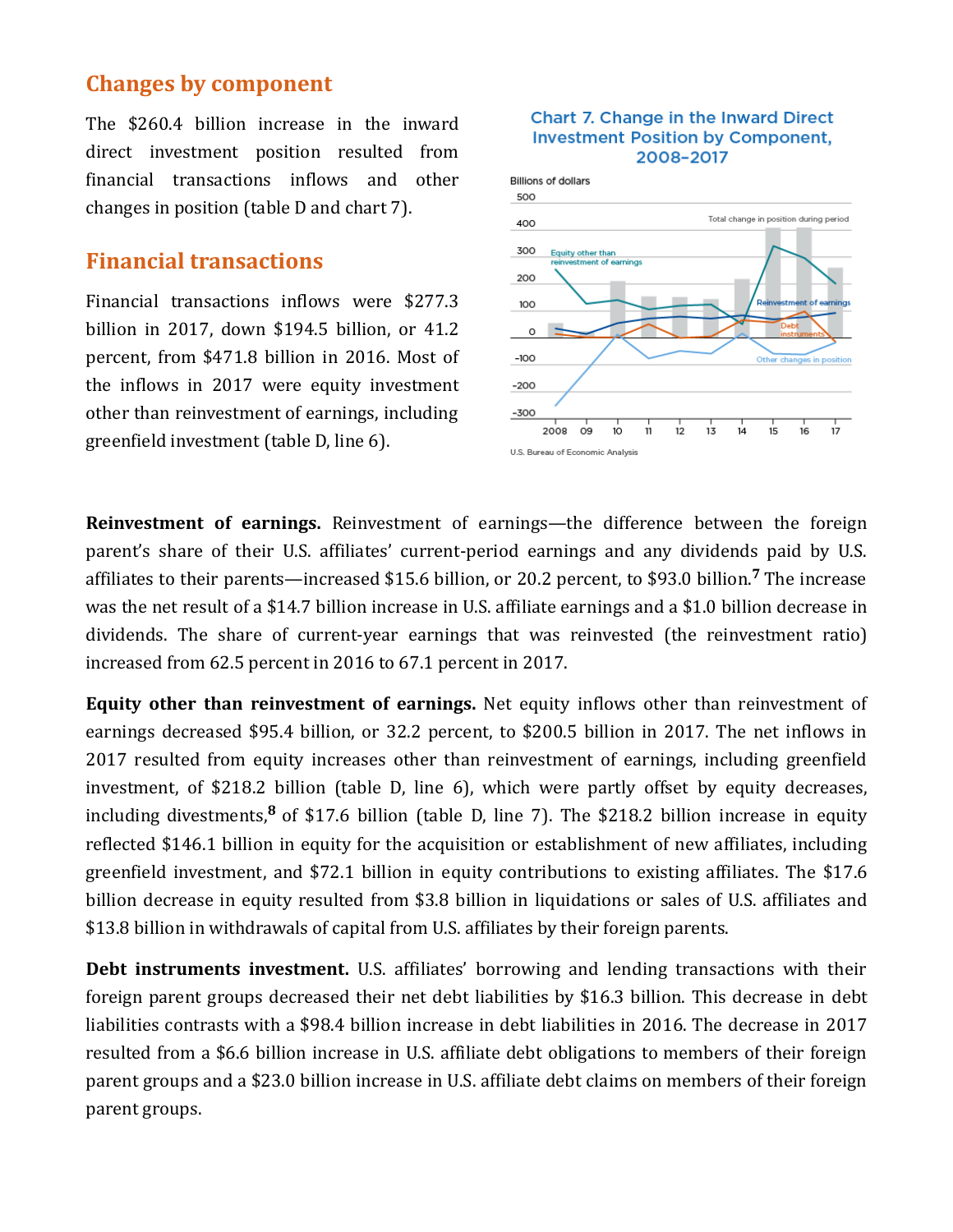## Other changes in position

Other changes in position totaled  $-$16.9$  billion in 2017, compared with  $-$61.6$  billion in 2016 (table D, line 9). Other changes in position in 2017 consisted of capital gains and losses of  $-\$11.7$ billion, currency-translation adjustments of \$4.6 billion, and other changes in volume and valuation of  $-$ \$9.8 billion (table D, lines 10–12). Other changes in volume and valuation mainly resulted from differences between the purchase price and book value of acquired U.S. businesses. For consistent historical-cost valuation, when a U.S. affiliate is acquired, the foreign direct investment equity position in the United States increases by the amount of the foreign parent's share of the U.S. affiliate's book value. In cases where the purchase price (included in financial transactions) exceeds the book value of the U.S. business, BEA incorporates negative adjustments to volume and valuation to reconcile the financial transactions and the direct investment position. The currency translation adjustments of \$4.6 billion are smaller than those for outward investment because most U.S. affiliates maintain their accounting records in U.S. dollars and because most of their assets and liabilities are denominated in U.S. dollars.

## Changes by area and by country of the foreign parent group

In 2017, the inward direct investment position increased for all major geographic areas (tables  $E$ , 2.1 and 2.2). The position increased the most for investors from Europe, followed by Canada and Asia and Pacific.

**Europe.** European direct investment in the United States increased \$128.2 billion to  $$2,731.3$  billion in 2017. The three largest increases were from Ireland, Switzerland, and the Netherlands.

### Data Availability

Detailed statistics on the outward direct investment position and related financial transactions and income for 1982-2017, along with statistics on the inward direct investment position and related financial transactions and income for 1980–2017, are available on BEA's website.

**Canada.** Canadian direct investment in the United States increased \$72.4 billion to \$453.1 billion in 2017.

Asia and Pacific. Asian and Pacific direct investment in the United States increased \$56.7 billion to \$684.6 billion in 2017. The largest increase was from Japan.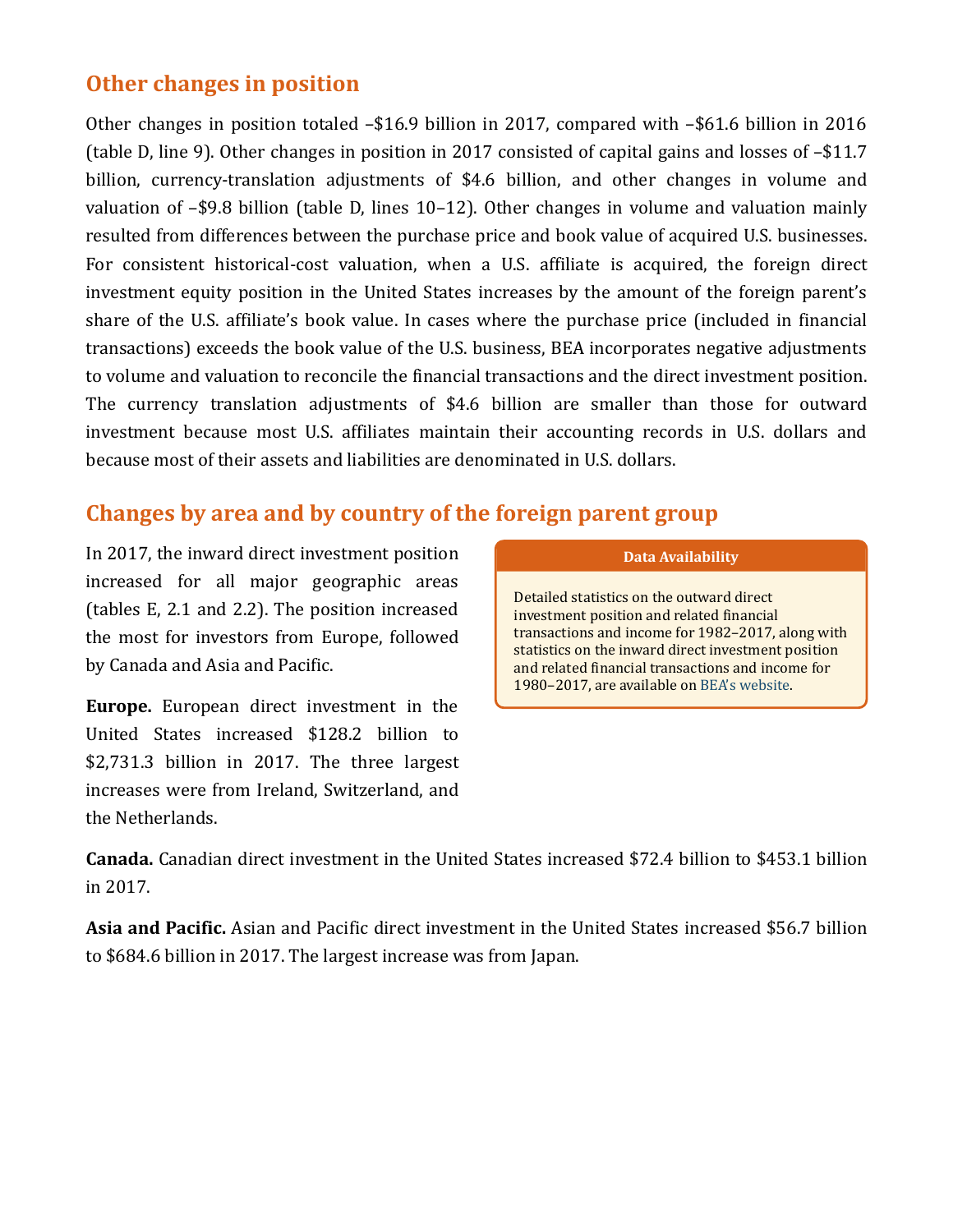## Changes by area and country of ultimate beneficial owner (UBO)

The statistics on inward direct investment positions presented in this article thus far reflect investment by the country of the foreign parent or by the member of the foreign parent group, classified by the country of the first entity outside of the United States with an equity or debt claim on the U.S. affiliate.<sup>9</sup> In addition to the data collected by the country of foreign parent, BEA collects data on the country of the ultimate beneficial owner (UBO) of the U.S. affiliate and presents the inward position classified by area and country of UBO.<sup>10</sup> By area of UBO, the position increased the most for investors from Europe followed by Asia and Pacific and Canada (Table F).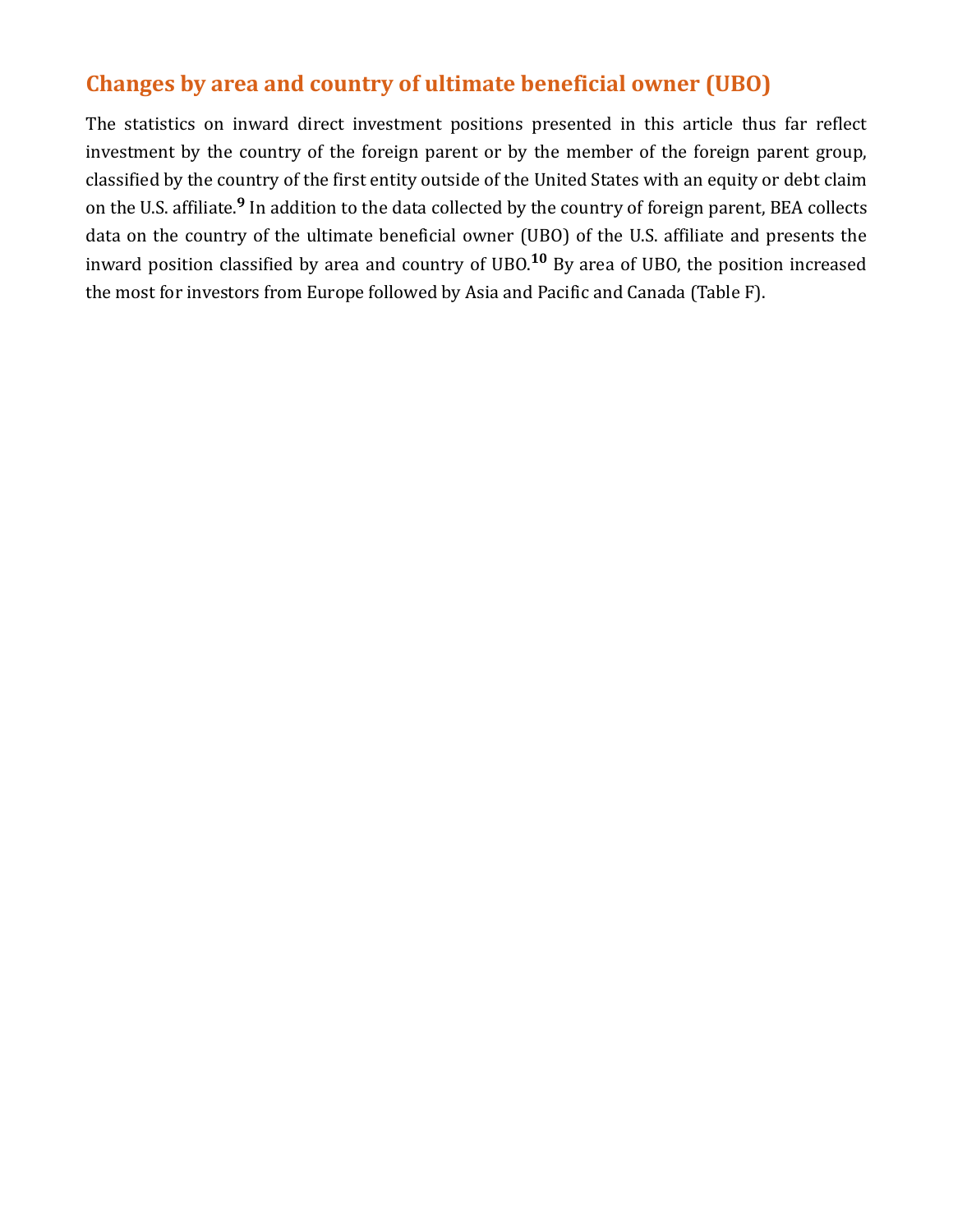## Table F. Inward Direct Investment Position on a Historical-Cost Basis by Country of Foreign Parent Group Member and UBO, 2017 $^{\rm 1}$

|                                                      |         | By country of each member of the foreign<br>parent group | By country of UBO |         |         |               |
|------------------------------------------------------|---------|----------------------------------------------------------|-------------------|---------|---------|---------------|
|                                                      | 2016    | 2017                                                     | <b>Change</b>     | 2016    | 2017    | <b>Change</b> |
| <b>All countries</b>                                 | 3,765.1 | 4,025.5                                                  | 260.4             | 3,765.1 | 4,025.5 | 260.4         |
|                                                      |         |                                                          |                   |         |         |               |
| Canada                                               | 380.7   | 453.1                                                    | 72.4              | 457.6   | 523.8   | 66.2          |
|                                                      |         |                                                          |                   |         |         |               |
| <b>Europe</b>                                        | 2,603.1 | 2,731.3                                                  | 128.2             | 2,239.3 | 2,369.8 | 130.5         |
| Of which:                                            |         |                                                          |                   |         |         |               |
| Belguim                                              | 104.0   | 103.5                                                    | $-0.6$            | 71.2    | 80.4    | 9.1           |
| France                                               | 256.0   | 275.5                                                    | 19.5              | 272.1   | 301.5   | 29.4          |
| Germany                                              | 294.3   | 310.2                                                    | 15.9              | 371.1   | 405.6   | 34.4          |
| Ireland                                              | 105.8   | 147.8                                                    | 42.1              | 320.1   | 328.7   | 8.6           |
| Luxembourg                                           | 424.1   | 410.7                                                    | $-13.4$           | 29.8    | 28.8    | $-1.0$        |
| Netherlands                                          | 345.9   | 367.1                                                    | 21.2              | 189.9   | 169.2   | $-20.7$       |
| Switzerland                                          | 283.2   | 309.4                                                    | 26.2              | 180.9   | 201.9   | 21.0          |
| <b>United Kingdom</b>                                | 535.1   | 540.9                                                    | 5.8               | 572.2   | 614.9   | 42.7          |
|                                                      |         |                                                          |                   |         |         |               |
| <b>Latin America and Other Western</b><br>Hemisphere | 124.6   | 124.9                                                    | 0.3               | 163.7   | 172.7   | 9.0           |
| Of which:                                            |         |                                                          |                   |         |         |               |
| Bermuda                                              | 9.1     | 6.7                                                      | $-2.4$            | 33.2    | 35.9    | 2.7           |
| <b>Brazil</b>                                        | $-2.4$  | $-2.0$                                                   | 0.4               | 38.8    | 42.8    | 4.1           |
| Mexico                                               | 17.2    | 18.0                                                     | $0.8\,$           | 34.8    | 35.4    | 0.6           |
| United Kingdom Islands,<br>Caribbean <sup>2</sup>    | 86.9    | 87.4                                                     | 0.6               | 12.3    | 13.4    | 1.1           |
|                                                      |         |                                                          |                   |         |         |               |
| Africa                                               | 4.5     | 5.6                                                      | 1.1               | 4.5     | 5.8     | 1.3           |
|                                                      |         |                                                          |                   |         |         |               |
| <b>Middle East</b>                                   | 24.4    | 26.0                                                     | 1.6               | 100.7   | 84.3    | $-16.4$       |
| Of which:                                            |         |                                                          |                   |         |         |               |
| Israel                                               | 12.3    | 11.9                                                     | $-0.3$            | 59.2    | 39.3    | $-19.9$       |
| <b>United Arab Emarites</b>                          | 3.2     | 4.8                                                      | 1.6               | 25.0    | 26.0    | 1.0           |
|                                                      |         |                                                          |                   |         |         |               |
| <b>Asia and Pacific</b>                              | 627.9   | 684.6                                                    | 56.7              | 725.9   | 793.6   | 67.7          |
| Of which:                                            |         |                                                          |                   |         |         |               |
| Australia                                            | 69.3    | 66.7                                                     | $-2.5$            | 76.2    | 73.0    | $-3.2$        |
| China                                                | 40.4    | 39.5                                                     | $-0.9$            | 59.0    | 58.0    | $-0.9$        |
| Japan                                                | 418.3   | 469.0                                                    | 50.7              | 422.2   | 476.9   | 54.6          |
| Korea, Republic of                                   | 42.5    | 51.8                                                     | 9.3               | 41.2    | 50.6    | 9.4           |
| Singapore                                            | 23.6    | 22.4                                                     | $-1.2$            | 82.8    | 88.6    | $5.8\,$       |
|                                                      |         |                                                          |                   |         |         |               |
| <b>United States</b>                                 |         |                                                          |                   | 73.4    | 75.6    | 2.2           |

[Billions of dollars]

1. The ultimate beneficial owner (UBO) is that person, proceeding up a U.S. affiliate's ownership chain, beginning with and including the foreign parent, that is not owned more than 50 percent by another person. The country of UBO is often the same as that of the foreign parent, but it may be a different foreign country or the United States.

2. The "United Kingdom Islands, Caribbean" includes British Virgin Islands, Cayman Islands, Montserrat, and Turks and Caicos Islands.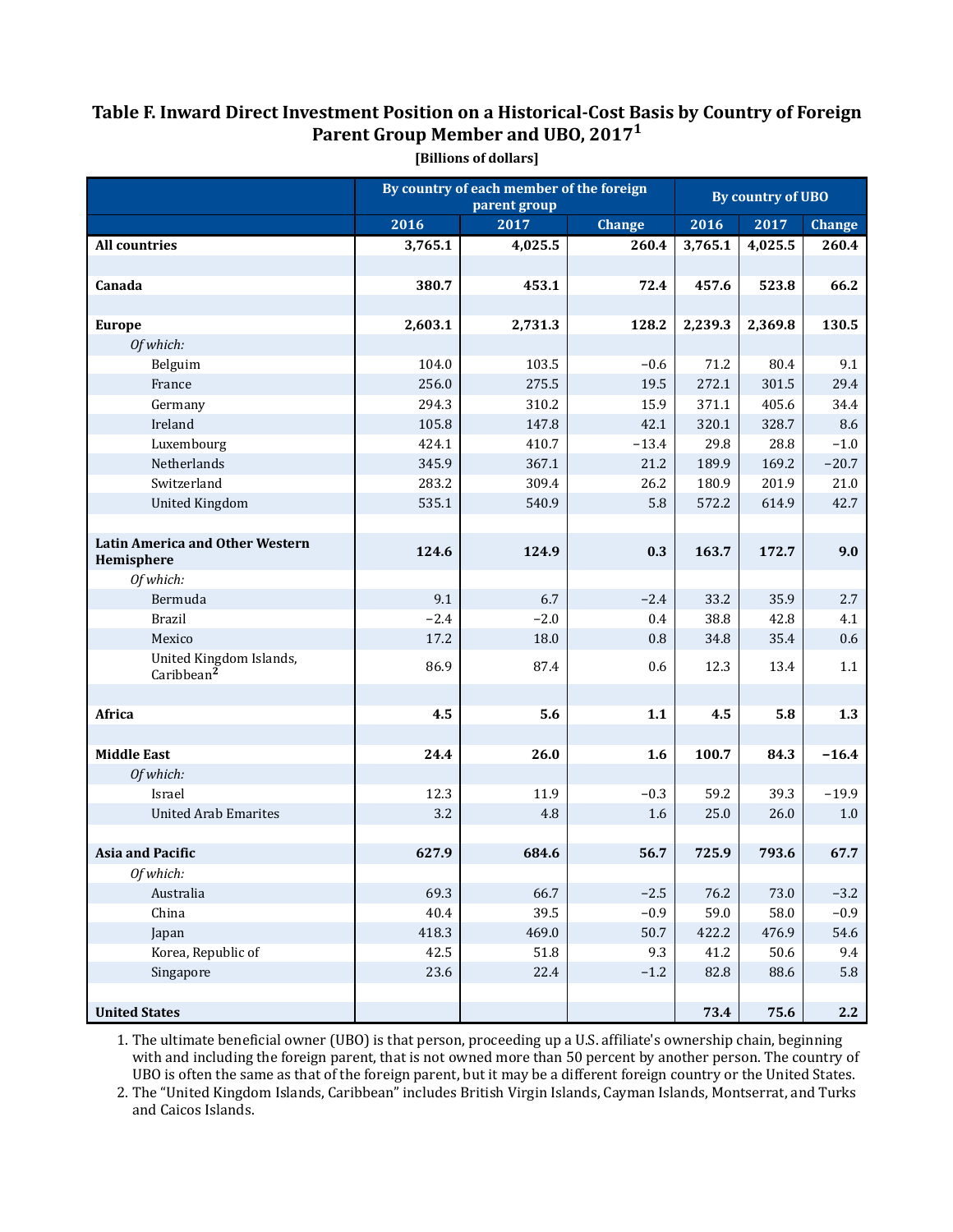**Europe.** European direct investment in the United States on a UBO basis increased \$130.5 billion to \$2,369.8 billion in 2017. The three largest increases were from the United Kingdom, Germany, and France.

Asia and Pacific. Asian and Pacific direct investment in the United States on a UBO basis increased \$67.7 billion to \$793.6 billion in 2017. The three largest increases were from Japan, South Korea, and Singapore.

**Canada.** Canadian direct investment in the United States on a UBO basis increased \$66.2 billion to \$523.8 billion in 2017.

### **Statistical Conventions**

- These statistics are primarily based on data reported in the Quarterly Survey of U.S. Direct Investment Abroad (BE-577) and the Quarterly Survey of Foreign Direct Investment in the United States (BE-605[\).](https://apps.bea.gov/surveys/pdf/be605.pdf) Both surveys are conducted by the Bureau of Economic Analysis (BEA).
- The countries mentioned in this release reflect the location of the immediate counterpart, unless otherwise noted. The country allocation of the U.S. direct investment position abroad may not reflect the ultimate destination of the funds. Likewise, the country allocation of the foreign direct investment position in United States may not represent the ultimate source of the funds, which is often the ultimate beneficial owner (UBO).
- The direct investment positions in this release are valued at historical cost. Positions reflect prices at the time of the investment rather than current prices. This valuation is derived principally from the accounting records of affiliates, which are primarily compiled under U.S. Generally Accepted Accounting Principles (GAAP) or International Financial Reporting Standards (IFRS). These differ from the market value measure featured in the international investment position. See the box "Alternative Measures of the Direct Investment Positions."
- Valuation adjustments to the historical-cost position include translation adjustments, capital gains and losses, and other changes in volume and valuation. Translation adjustments reflect movements in exchange rates on the dollar value of affiliate assets and liabilities. Translation adjustments for inward investment are often smaller than those for outward investment because, for most U.S. affiliates, most of the assets and liabilities are denominated in and accounting records and maintain in U.S. dollars. Capital gains and losses represent the revaluation of assets of ongoing affiliates for reasons besides exchangerate changes. Other changes in volume and valuation reflect any changes in the value of the affiliate's assets that are not reflected in capital flows or the proceeding adjustments. These changes most commonly reflect capital gains and losses booked by U.S. parents when they sell their full interest in a foreign affiliate.<sup>1</sup>
- This article features directional basis statistics rather than the asset/liability basis featured in the international transactions accounts (ITAs) and the international investment position (IIP) accounts. On a directional basis, direct investment claims and liabilities are classified according to whether the direct investor is a U.S. resident or a foreign resident. U.S. direct investment abroad occurs between a U.S. parent and its foreign affiliates. Foreign direct investment in the United States occurs between a foreign parent and its U.S. affiliates.
- The measure of direct investment financial transactions presented in this article also differs from the measure of direct investment financial transactions featured in the U.S. ITAs and IIP accounts because the reinvestment of earnings component of financial transactions discussed in this article excludes a current-cost adjustment that is included in the ITA financial transactions.

1. For additional information see Raymond J. Mataloni, Jr., "A Guide to BEA Statistics on U.S. Multinational Companies," Survey of Current Business 75 (March 1995).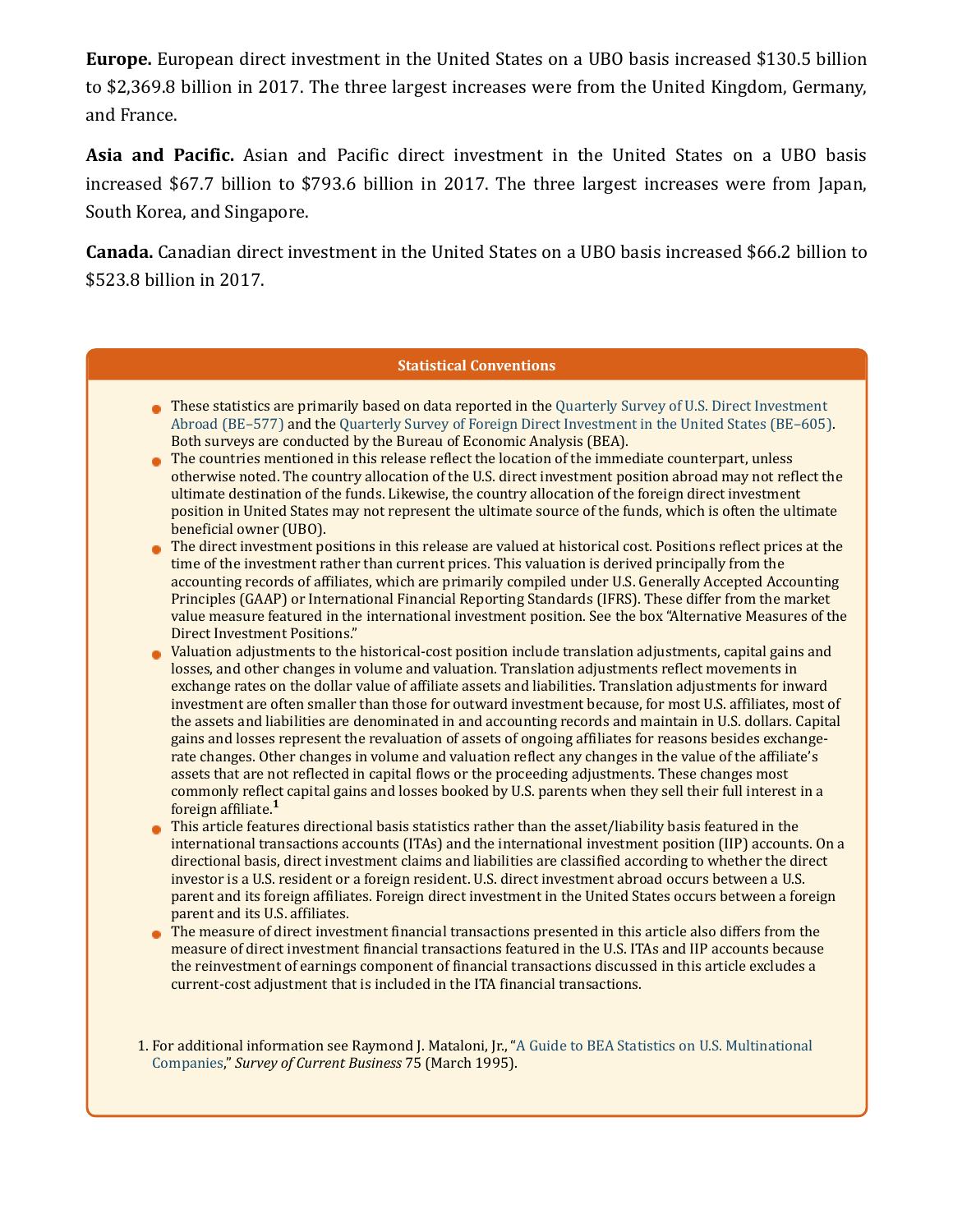## **Updates to the Statistics**

The statistics on direct investment positions by country and by industry for 2017 presented in this article are preliminary. Updated statistics on positions and related financial transactions for 2014– 2016 for outward investment and 2015–2016 for inward investment incorporate newly available data collected on (1) BEA's quarterly surveys of transactions between parents and their affiliates and (2) BEA's surveys of the activities of multinational enterprises. The revisions to the outward direct investment position for 2014–2016 reflect the incorporation of the results of the 2014 Benchmark Survey of U.S. Direct Investment Abroad. Updated outward positions for 2014 reflect revisions to financial transactions and other changes in position for 2014 (table G). Updated positions for 2015 reflect revisions to financial transactions and other changes in position for 2015 and to outward positions for 2014. Updated positions for 2016 reflect revisions to financial transactions and other changes in position for 2016 and to positions for 2015.

### Table G. Updates to the 2014, 2015 and 2016 Positions by Component [Billions of dollars]

|                                                        | Outward position <sup>1</sup> |       |       | Inward position <sup>2</sup> |         |  |
|--------------------------------------------------------|-------------------------------|-------|-------|------------------------------|---------|--|
|                                                        | 2014                          | 2015  | 2016  | 2015                         | 2016    |  |
| Total revision                                         | 198.8                         | 240.3 | 253.8 | 51.3                         | 39.7    |  |
| Financial transactions without current-cost adjustment | 38.3                          | 1.8   | 8.6   | 1.9                          | 14.7    |  |
| Other changes in position                              | 160.5                         | 39.7  | 4.9   | 49.5                         | $-26.3$ |  |
| Revision to prior year's position                      |                               | 198.8 | 240.3 |                              | 51.3    |  |

1. U.S. direct investment position abroad.

2. Foreign direct investment position in the United States.

### Acknowledgments

Jessica M. Hanson, Chief of the Direct Transactions and Positions Branch, provided overall supervision for the preparation of the direct investment statistics. Barbara K. Hubbard provided overall supervision of the computer programming for data estimation and tabulation.

The statistics on the U.S. direct investment position abroad are based largely on data from BEA's quarterly survey of transactions between U.S. parent companies and their foreign affiliates. The survey was conducted under the supervision of Leila C. Morrison, working with Iris Branscome, Maryam Fatima, Jared M. Felice, Louis C. Luu, Shiara A. Penn, Jacob P. Simmons, and Dwayne Torney. Computer programming for data estimation and tabulation was provided by Kevin R. Smith and Karen E. Minor.

The statistics on the foreign direct investment position in the United States are based largely on data from BEA's quarterly survey of transactions between U.S. affiliates and their foreign parents. The survey was conducted under the supervision of Peter J. Fox, working with Akeeia P. Griffin, Susan M. LaPorte, Jesse P. Magolon, Gazala I. Merchant, and Helen P. Yiu. Computer programming for data estimation and tabulation was provided by Karen E. Minor and Paula D. Brown.